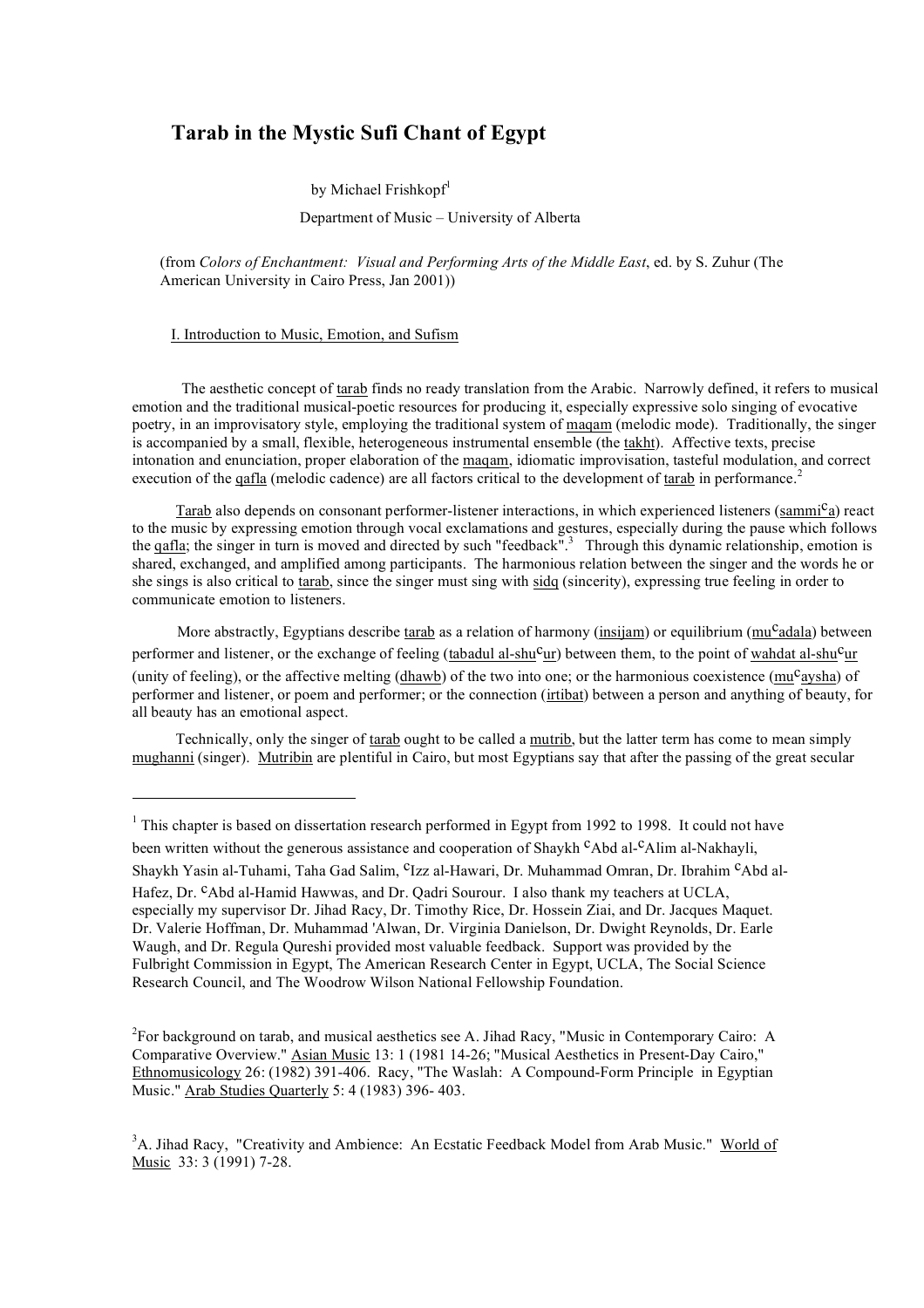tarab singers, such as Umm Kulthum, tarab has become rare in secular music. However, many describe Sufi inshad, the mystical music which is the subject of this chapter, as being rich with tarab. Indeed, in its musical features and performative dynamics, it is reminiscent of the older pre-1930 tarab tradition, and in its emotional impact it is far more powerful than other forms of contemporary Egyptian music.

Why should this Sufi music be so laden with tarab, while contemporary secular music is bereft? In part the answer is historical: religious music, inherently conservative, has preserved features of the tarab tradition which generally prevailed in Arab music before the 1930s, but which have gradually disappeared from secular music as a result of aesthetic transformations wrought by rapid political, social, and economic change. But historical factors cannot explain why Sufi music has also changed dramatically in recent years, but not in such a way as to displace tarab. The explanation is better to be sought in the Sufi system of belief, practice, affect, and aesthetics which facilitates the relationships of insijam and tabadul al-shu<sup>c</sup>ur among poet, singer, and listeners upon which tarab depends.

Moreover, the performance contexts of Sufi inshad outside the purview of the Sufi orders demand a high level of emotional communication, for this music has a key role to play in constructing solidarity within the fluid and ephemeral social groups of so-called "popular" (what I will call "informal") Sufism. Thus tarab is not only expedited by Sufism, it is required. These factors are absent in secular Arab music, which has consequently undergone a variety of transformations resulting from political change, commercial interests, Western influences, demographic shifts, the impact of technology, changes in lifestyle, and so forth.

Here, I focus upon the role of the Sufi poet, the affective power of his<sup>4</sup> poetry, and his relation to the munshid (Sufi singer) and listener, in creating tarab in performance. I argue that it is the shared domain of Sufi thought, feeling, and practice which enables a Sufi poet to communicate intensive mystical emotion, through the medium of language, to a munshid, who perceives the poet's words so strongly as to experience the affective state which engendered them. This emotional conformity is precisely insijam and wahdat al-shu<sup>c</sup>ur, and so the munshid vatrab min al-sha<sup>c</sup>ir (gets tarab from the poet). It is again this shared Sufi domain which allows for the development of emotional conformity between singer and listener, so that the listener <u>yatrab min al-munshid (gets</u> tarab from the singer), and hence transitively from the poet as well. In secular music, emotional level is lower, and emotional connections weaker, because the common ground furnished by Sufism is absent.

In what follows, I first present ethnographic sketches of Sufism and Sufi inshad in contemporary Egypt. Next I offer a detailed discussion of the Sufi poet, his status in Sufism, and the nature of his creative process, and the source of his poetry's power. I then discuss the professional munshid, his expressive art, and his spiritual relations to poetry, poets, and listeners. Finally, I outline the dynamic communicative processes by which tarab is constructed in performance.

In examining these issues, I weave my observations of Sufi discourse and practice into speculative theories. Behind these problems in musical emotion thus stands an epistemological one: What is the relation here between "outsider theory" (my ideas about music, mysticism, and emotion) and "insider discourse" (an informally articulated quasi-consistent body of knowledge drawn from many participants in Sufi inshad performance, what might be loosely called a "theory", combining mystical and aesthetic ideas). I have my theories, and my Egyptian Sufi colleagues have theirs.

This situation is not an instance of the well-known "etic/emic" dichotomy, which stresses the incommensurability of outsider and insider frames. Nor are my theories generalizations empirically supported by field data, as physicists' theories relate to experiment. Rather, I regard theory and discourse as a continuum. Theory summarizes (and conditions) an interactive dialog between speculations of a weakly-acculturated outsider (with various abstract paradigms in tow) and insider discourse, generated in part by that dialog. This metaphor of "dialog" represents my own reflective thinking, as much as the social processes of fieldwork. After years of living with Sufis, their concepts permeate mine; I think with them. My own reasoning, in dialog with their discourse, thus becomes a part of it.

(mostly within the Ahl al-Bayt), poets (such as Rabi<sup>c</sup>a al-<sup>c</sup>Adawiyya, and the contemporary Egyptian

 $c_A$ liya al-Ja'ar), munshidin (such as Shaykha Sabah, who sings in mawlids around Cairo), leaders of Sufi orders (such as Hagga Zakiyya, buried next to the shrine of Sidi Abu al- Hasan al-Shadhili), members of turuq (muridat), and subscribers to the informal system of Sufi belief and practice ("informal Sufism"). However, women comprise a small minority in all categories except the last. See Valerie Hoffman Sufism, Mystics, and Saints in Modern Egypt. (Columbia, S.C.: University of South Carolina Press, 1995.)

<sup>&</sup>lt;sup>4</sup>In this paper, I use the male pronouns to refer to any person. Women in Sufism include major saints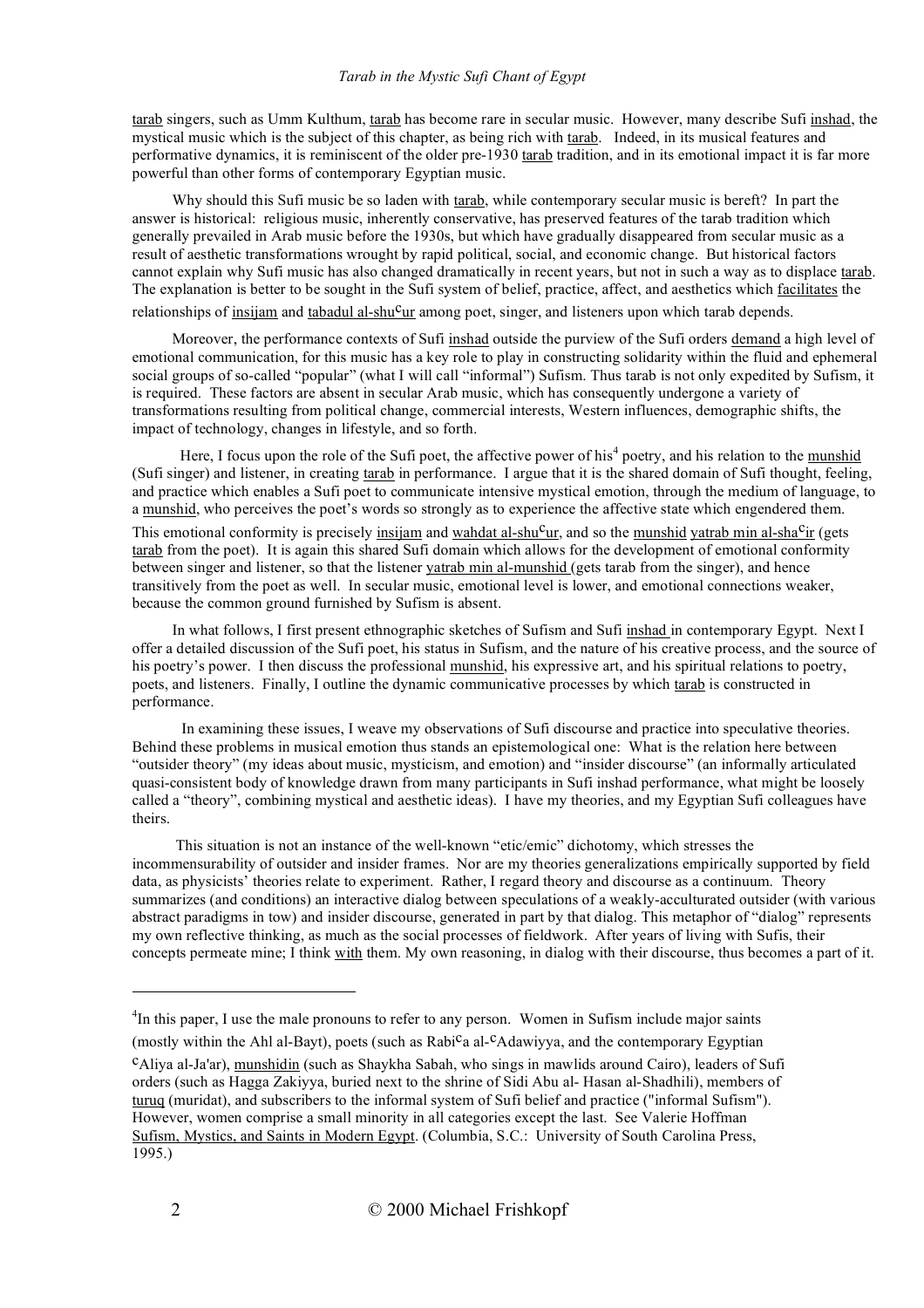Thus I envision this chapter as a natural theoretical extension of Egyptian Sufi thought. Sometimes my role is merely to sift and codify what I have observed and experienced, filling gaps, sorting ideas, smoothing inconsistencies, and drawing logically proximate implications. Elsewhere, my reasoning leaps forward into the realm of speculation, but without implying a contradictory universe of critical reality (as "etic" theory tends to do). There is here no critical metalanguage. At no point do my theories call local discourse into question, or posit some true reality beyond the ken of Egyptians, but miraculously available to the researcher. Insider discourse does not contradict my theories, but only leaves gaps because of what remains unpondered, unanalyzed, or unspoken. My theories are perhaps best described as a kind of philosophical elaboration of Sufi experience, which might also have been written, albeit rather differently, by Egyptian Sufis with the inclination for such a project.

#### II. Contemporary Egyptian Sufism<sup>5</sup>

At first glance, the processes of expressive emotion in Sufi inshad may appear similar to those of sha<sup>c</sup>bi (popular) singing. Indeed, Sufi and secular music in Egypt, rural and urban, do share many elements. But Sufi inshad is distinguished in that its music, poetry, performers, context, and listeners are informed by the rich and diverse world of Sufi practice, language, thought, and theory, a common ground providing avenues for expressive emotion which are not available elsewhere.

Orthodox Islam rests upon Shari<sup>c</sup>a, sacred law based upon Qur'an (Revelation) and Sunna (Prophetic custom), which describes the order of the cosmos, decrees the articles of faith, and regulates behavior. But a purely legalistic formulation of Islam would leave an emotional vacuum. That vacuum is filled by Sufism, which aims at suprarational religious experience, stressing Divine love (al-hubb al-ilahi) and the potency of the world of spirits (*'*alim al-arwah), especially the saints who are objects of love and devotion, as well as a source of blessing (baraka) and intercession. Many Sufis maintain that while Shari<sup>c</sup>a is necessary to regulate society, it is al-tasawwuf (Sufism) which is the jawhar (essence) of Islam. Shari'a appeals to the intellect  $(\frac{c_{\alpha q}}{l})$ , which is insufficient to comprehend spiritual Truth (Haqiqa). Rather, spiritual perception (basira, or shafafiyya) is situated in the galb (heart). The <sup>c</sup>agl, is clever but veiled (mahjub), being limited to the visible and logical; the <u>qalb</u> transcends these limits to perceive higher truths constituted of feeling (ihsas). Sufism privileges the qalb over the 'aql, and likewise affective insight over discursive intellection. As in the West, the qalb is also the locus of hubb (love).

In Egypt today, Sufism is commonly described as <u>Kitab</u> (Qur'an), Sunna, and hubb (love). In one way or another love, the capacity of one spirit (ruh) to join selflessly with another, forms the basis for nearly all Sufi discourse and practice. What stands in the way of this love are sensual and egotistical cravings (shahawat), rooted in the self (nafs; the luminous ruh and the earthly nafs are the two antagonistic elements of Sufi psychology). In the Sufi view, pure love is for God only, not for any selfish end. The Sufi strives towards tazkiyat al-nafs (purification of the self, seat of desire), in order to obtain tarqiyat al-ruh (ascension of the spirit towards pure love, and towards God).

Sufi love is of many kinds and degrees, including the platonic love of one's fellow Sufis, and shaykh (spiritual guide); the spiritual love of the awliya' (saints) and the anbiya' (prophets), especially the beloved Prophet Muhammad, and the Ahl al-Bayt (literally "people of the house"; the Prophet's immediate descendants through his daughter Fatima and son-in-law 'Ali); and al-hubb al-ilahi, Divine Love. The joy of love, described as widad (affection), mahabba, hubb, sababa (love), intensified as hiyam, <sup>c</sup>ishq, walah, wajd (ecstatic love, passion), is often commingled with the pain of longing, due to the absence or remoteness of the mahbub (beloved): the words shawq (passionate longing), law'a (lovesickness), huzn, kadar, shajan, shajw, and asan (anguish, grief) are employed; the lover's body may become weak, emaciated (saqim), and ill (symbolic of the destruction of the nafs, and the effect of unfulfilled passion). The source of all of these conditions is love and the desire for unification with the beloved, even to the point of self-sacrifice. In the most extreme degrees of love (<sup>c</sup>ishq or wajd), the lover loses his or her individual attributes and becomes assimilated within the beloved, a condition technically known as fana*'* (annihilation). A Sufi may seek fana' in his shaykh, or in the Prophet, but the highest form of fana' is in Allah. On a lower plane, Sufi love is manifested as selfless generosity,

 $<sup>5</sup>$  The most comprehensive overviews of contemporary Egyptian Sufism are to be found in Hoffman,</sup> Sufism, Mystics and Saints; Julian Johansen, Sufism and Islamic Reform in Egypt: The Battle for Islamic Tradition. (Oxford: Clarendon Press, 1996); and Earl H. Waugh, The Munshidin of Egypt: Their World and Their Song. (Columbia, S.C.: University of South Carolina Press, 1989). Slightly outdated but still extremely valuable is Michael Gilsenan, Saint and Sufi in Modern Egypt: An Essay in the Sociology of Religion (Oxford: Clarendon, 1973).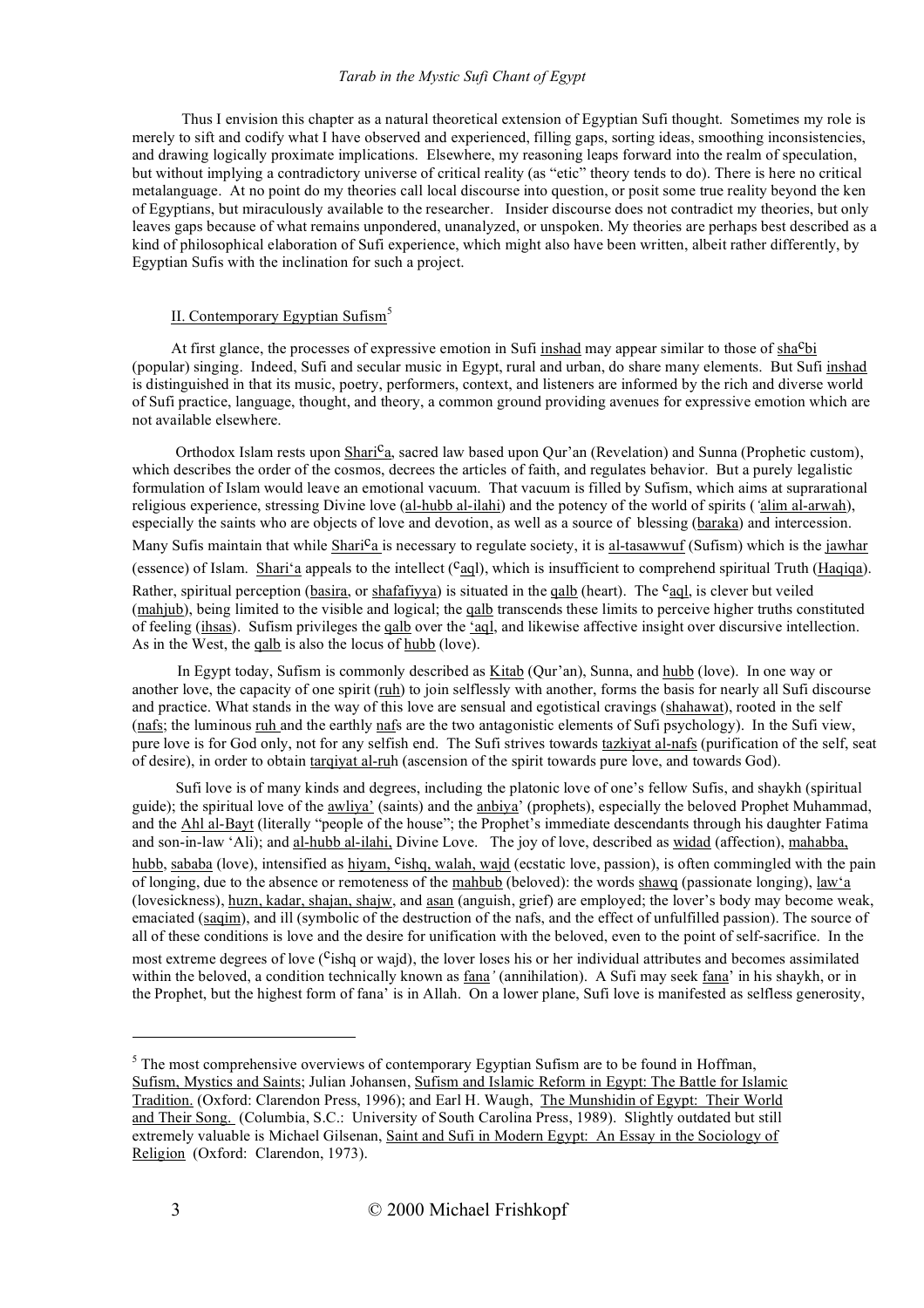tolerance, compassion, and empathy for others, regardless of their religious affiliations. Nearly all Sufi poetry speaks about love, longing, or praise for the beloved, and the Sufi is often called a muhibb (pl. muhibbin), or <sup>c</sup>ashiq (pl.  $c<sub>ashiqin</sub>$ ; both words mean "lover". As one Sufi poet told me:

There is a hadith [Prophetic saying] which says: your faith is incomplete until you love God and the Prophet more than you love yourself. This love is a major theme for the Sufis as well. You must remember those whom you love. God gave to us through love; we return the love to Him, rapt in it....The Sufi loves until he forgets himself.

Underlying the theory and practice of Sufi love is the notion of spiritual proximity. The Sufi cosmology is centered on the <sup>c</sup>alim al-arwah (world of spirits), which--unfettered by the limitations of the physical world--allows one to establish emotional relationships with others irrespective of their physical-world existence in time and space. 6 The world of spirit existed in preeternity (al-<sup>c</sup>alim al-azali), before Creation. During this time, some spirits established close relationships with others; the spiritual rapport two people on earth may feel indicates their spiritual relation before time began. Sufis say that after the death of the body most spirits go to the barzakh (isthmus), where they await Judgement Day. But the spirits of the salihin (virtuous people), including the awliya', are free to come and go as they please. In this way, they can meet with the living, often in dreams, and are present at their shrines, particularly on the occasion of saint festivals (mawalid; singular mawlid).

For the Sufi, God is not infinitely far, but rather infinitely near; one draws near to Him through spiritual closeness with one's shaykh, and with the awliya'. Indeed, the word for saint (wali) literally means "near" or "friend". The Prophet, Ahl al-Bayt, and other saints are beloved by God, near (wali) to Him. Through great spiritual gifts or efforts, the wali receives mystical illumination and baraka (blessing) from God. The awliya' are thus objects of great spiritual love, respect, and devotion in Egyptian Sufism, especially the Prophet Muhammad, and the Ahl al-Bayt.<sup>7</sup>

While there is no official procedure for canonization in Islam, karamat (miracles) are indications of the wali's exalted mystical station, gifts God bestows upon the sincere seeker. Sufis constantly recount miracle-stories, reinforcing the reputation of the saint who performed them, the majesty of God who granted them, and the limitations of the 'aql which cannot comprehend them; karamat are felt by the heart, not understood through reason. To love someone is also to praise them and ask for their blessings from God, and so Sufism is replete with praise poetry, called madih or madh, most of which honors the Prophet Muhammad.

Since spiritual proximity to God is possible, and not all are equally close, one seeks shafa'a (intercession) or madad (assistance) from another who is closer to God, particularly the awliya' who have His baraka (blessing). Thus relations to saints, while rooted in love, are also characterized by tawassul (petition), especially at the maqam (shrine) of the wall.<sup>8</sup> Shrines for important saints are always busy, but the pace of visitation intensifies on special festival days, especially during the yearly mawlid, the celebration for the saint. Visitors recite the Fatiha (opening chapter of the Qur'an) in front of the maqsura (grill) surrounding the shrine, and make vows (nudhur), often to obtain intercession and

<sup>7</sup>On the subject of love and devotion to the Prophet see Valerie Hoffman-Ladd, "Devotion to the Prophet and His Family in Egyptian Sufism". International Journal of Middle East Studies 24: 4 (1992) 615-637.

 $6$  The concept of  $c_{\text{alim al-arwah}}$  illustrates the Sufi notion that everything has an inner (batini) aspect, visible only to those with spiritual discernment (shafafiyya). Eye-sight (basar), connected to mind  $({}^{\text{c}}$ aql) and perceiving material reality, is thus distinguished from insight (basira), proceeding via the eye of the heart ( $c$ ayn al-qalb), and perceiving the more essential and permanent spiritual reality. Inasmuch as aesthetic experience and emotion depend upon perception, this mystical extension of perception from mind's eye to heart's eye implies a corresponding mystical extension of aesthetic sensibility, communication, and affect. A concise answer to the opening question ("Why should Sufi music be so laden with tarab. . .?") is then possible: Sufi music generates emotion by harnessing mystical perception, while secular music relies upon ordinary perception only.

<sup>&</sup>lt;sup>8</sup>The <u>wal</u>i may or may not be buried at the location of the  $\overline{m}$  maqam; Sufis say that every wall has forty maqams.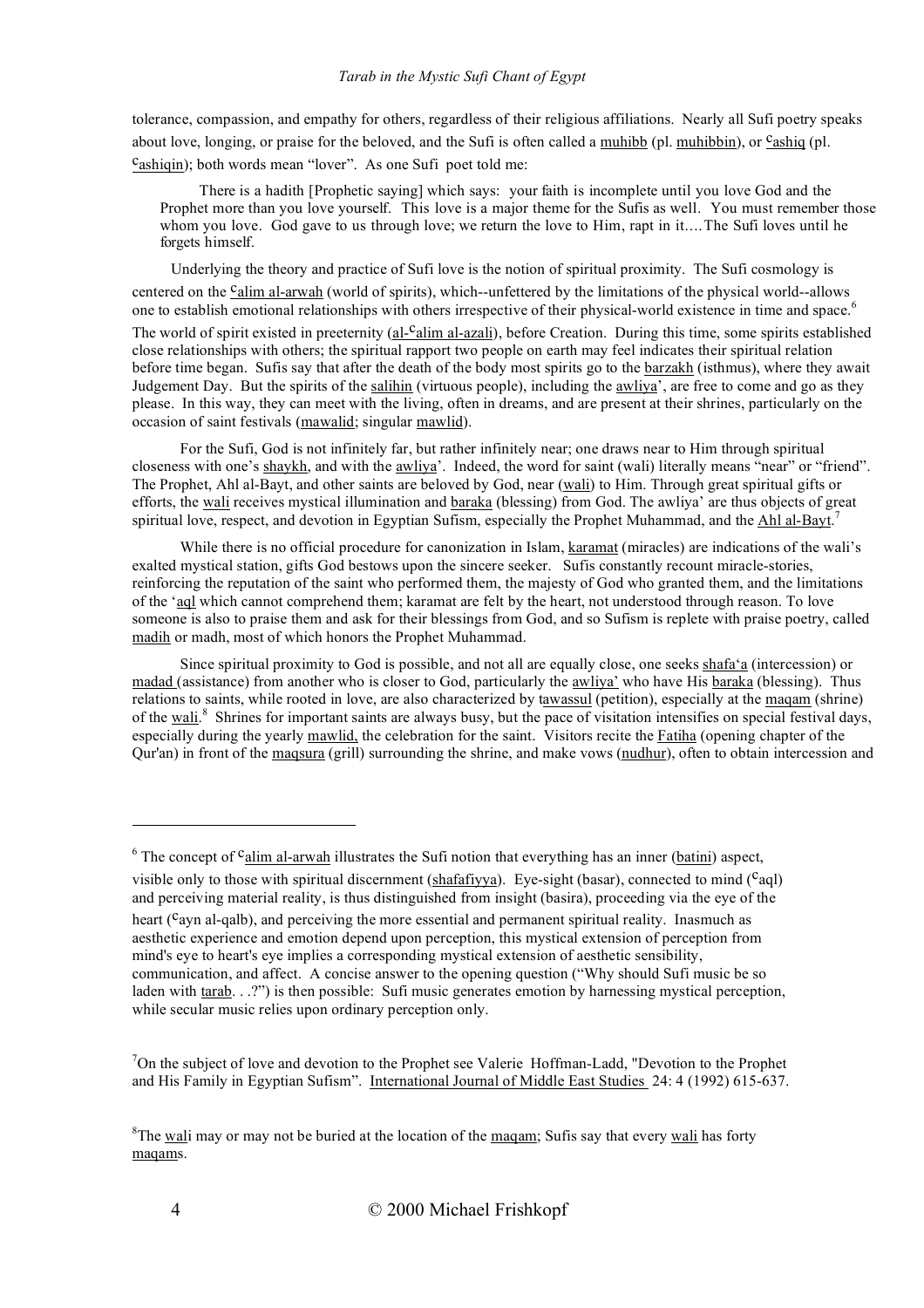baraka from the saint.<sup>9</sup> This system of saint veneration is linked to the respect shown to the living shaykh of a Sufi order, since when a great shaykh dies, his tomb becomes a maqam, and a locus for devotional and supplicatory acts. After a number of years, he may begin to be regarded as a saint, and an annual mawlid may be held in his honor.

Progress towards the goals of taming the nafs, and elevating the ruh, is formally accomplished within the tariqa (order; literally path; plural turuq), which is a social, practical, and doctrinal unit of Sufism, led by a shaykh. A Muslim wishing to join takes an *'*ahd (oath) from the shaykh or his deputy, upon which he becomes a murid (disciple; plural muridin). The members of the tariqa are collectively called ahbab or muhibbin (lovers), and the theme of brotherly love among tariqa members is emphasized in practice. Some turuq employ special greetings, such as the simultaneous kissing of hands, to signify the affection and respect between members. The greatest degree of love and veneration is shown to the shaykh, because of his knowledge, piety, refinement and elevated spiritual station. The shaykh is not only considered to be a spiritual teacher and guide, but also a source of baraka (blessing) inherited from his shaykh.

The shaykhs of Sufism comprise a single spiritual genealogy; every shaykh has a shaykh, and every shaykh's chain (silsila) of spiritual ascendants leads to the Prophet Muhammad through the Caliph 'Ali. All of the great Sufis and saints, indeed all Sufis everywhere, are thus linked in one spiritual family. However, the early Sufi teachers did not establish turuq as formal social organizations. It was only around the 12th century that major tariqa lines came into being.

In Egypt, Sufis trace the principal turuq to the arba'a aqtab:<sup>10</sup> Sidi 'Abd al-Qadir al-Jilani (founder of the Qadiriyya), Sidi Ahmad al-Badawi (founder of the Ahmadiyya), Sidi Ibrahim al-Disuqi (founder of the Burhamiyya), and Sidi Ahmad al-Rifa'i (founder of the Rifa'iyya). To these names, Sidi Abu al-Hasan al-Shadhili's (founder of the Shadhiliyya) is often added. These founders are considered awliya' of the highest order, and thus a copious source of baraka, flowing to them from God through the Prophet Muhammad and the Ahl al-Bayt. This baraka flows on through the silsilas to present-day shaykhs.

Most Sufis say that the different turuq are merely different paths to the same goal, just as the spokes of a wheel all lead to the hub. All turuq emphasize the purification of the nafs and the elevation of the ruh, in order to draw closer to God, the Beloved. All turuq stress fulfillment of furud (basic religious duties, such as daily prayer) as prescribed in the Shari'a, and emphasize refinement in word and deed. To be mu*'*addab (well-mannered), akhlaqi (moral), sadiq (truthful), khalis (sincere), muhtarim (respectful) are basic requirements for the murid, without which there can be no spiritual progress. Doctrinal differences between turuq are relatively minor.

The turuq are most distinctive in their social structures, and in their rituals. Each tariqa has its body of special prayers and poetry to be used in individual and corporate practices. Books of qasa'id (poems, singular qasida) often feature poems written or selected by the founder of the tariqa, or by one of his spiritual descendants. Many poems praise the Prophet or another holy spiritual figure, declaring love, or asking for spiritual intercession. Other poems express the shaykh's mystical feelings and teachings. Such poetry is rooted in the emotional experience of Sufism itself.

Under the tutelage of his shaykh, the murid performs supererogatory ritual acts, and thereby progresses along the tariqa (path) from one spiritual station (maqam) to another. Along the path, God may grant the seeker ahwal (sing. hal): transient states of mystical insight or emotional rapture. The murid attends to his character and behavior, performs daily devotions, and participates in group activities of the tariqa. He may be called upon to serve the shaykh in any number of mundane capacities, serving tea, cleaning the mosque, or running errands; the shaykh in turn monitors his spiritual progress, and assigns new spiritual exercises as he sees fit. Most turuq also conduct one or two hadras (group meetings) each week, either in a mosque or another meeting place. The hadra may include Qur'anic recitation, durus (teaching sessions), inshad, and dhikr.

<sup>&</sup>lt;sup>9</sup>F. de Jong,"Cairene Ziyara Days: A Contribution to the Study of Saint Veneration in Islam." <u>Die Welt</u> des Islams 17: 1-4 (1976-77) 26-43.

 $10$  The awliya' form a spiritual hierarchy, in which the highest rank is the qutb (plural aqtab), the pole or axis of the world. See Annemarie Schimmel, Mystical Dimensions of Islam. (Chapel Hill: University of North Carolina Press, 1975); and Schimmel, As Through a Veil: Mystical Poetry in Islam (New York: Columbia University Press 1982); Hoffman, 1995.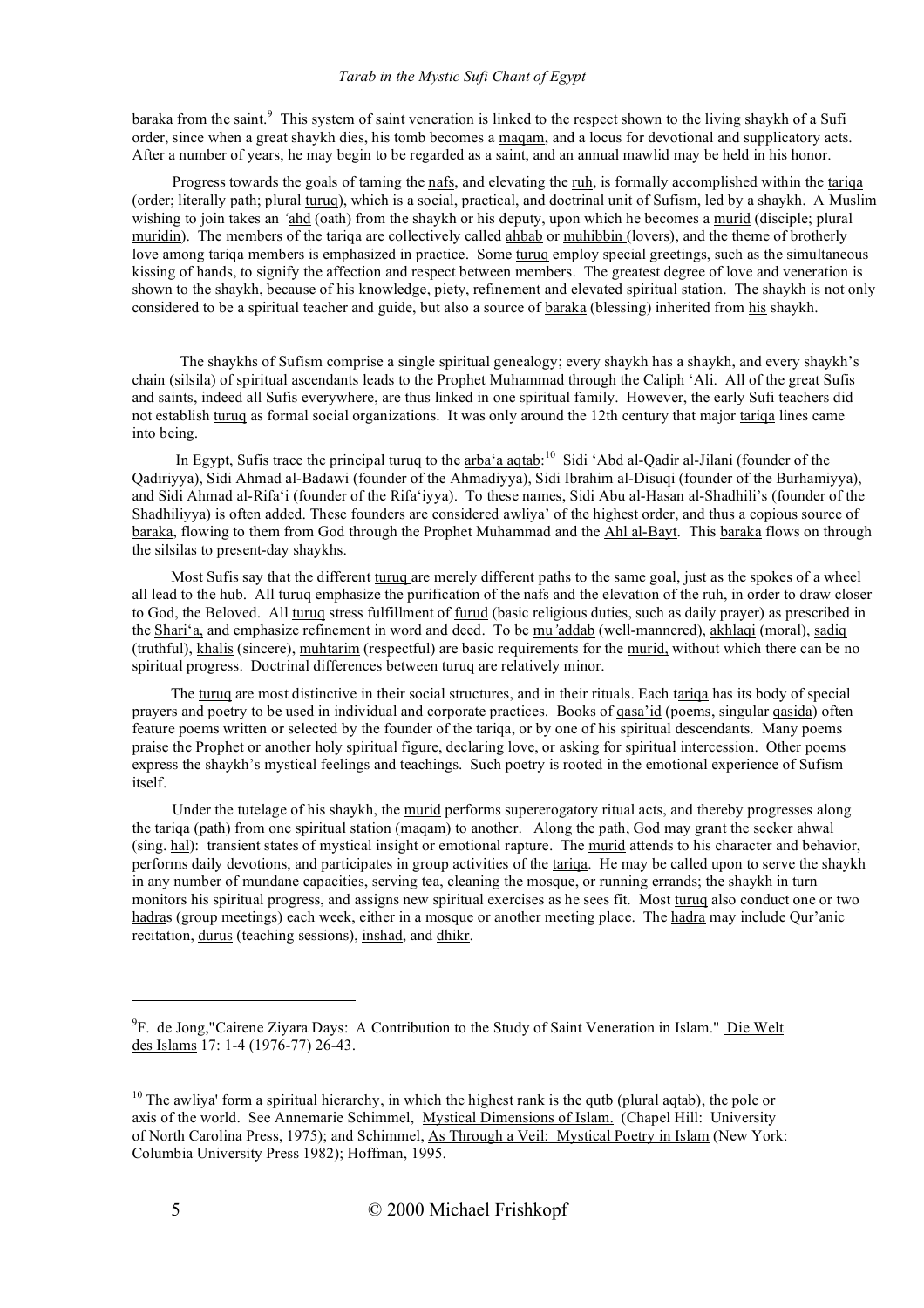Dhikr ("mention" or "remembrance" of God) is a term covering a number of practices, both solitary and corporate, in which participants concentrate on God. The central corporate Sufi ritual is dhikr al-asma*'* al-husna (remembrance of the Divine Names). In this ceremony, muridin draw closer to God through collective rhythmic chanting of His names, often while performing tafqir (rhythmic body movements). Alongside this chanting and movement, singers (munshidin) may perform inshad, sometimes with musiqa (instrumental accompaniment). In each segment of dhikr, there is a gradual buildup of chant, movement, music, and emotional level. In Egypt today, dhikr is performed both inside and outside the turuq.

Within the tariqa hadra, dhikr may include inshad, but melodic instruments are used only rarely, and never within a mosque. Intensive displays of emotion are curtailed, and trance behavior is generally forbidden. However when dhikr is performed outside the turuq, for social occasions such as weddings, and in mawalid, the strictures of the tariqa and its shaykh are absent. In such contexts, the use of melodic instruments is nearly universal, there is more spontaneity and less formal structure in performance, and participants display a much wider range of emotional behavior.

Sufism is often identified with the orders themselves. This is a mistake, because in Egypt participation in the orders is relatively limited, whereas the underpinnings of Sufi belief and practice permeate a very broad segment of Egyptian Muslim society. What I term "informal Sufism" is the larger system of thought, feeling, and action which includes the turuq as particular crystallized social structures, but which extends amorphously beyond them as well, though without central authority, hierarchy, explicit doctrine, or fixed ritual forms. Others may call this system "popular religion", but in fact it is essentially the same Sufi world-view as that found in the orders. The main difference between formal and informal types is the absence in the latter of the social structures and formal spiritual disciplines characteristic of the turuq. In fact, many "informal Sufis" are officially members of orders, but for various reasons may not attend a regular hadra. In colloquial parlance, they are often called muhibbin or 'ashiqin.

Informal Sufism centers upon the veneration, love, blessings, and intercession of the Prophet, Ahl al-Bayt, and awliya' in informal and individual practice. While the regular, structured hadra is the focus of corporate practices within the turuq, the most important social occasions for informal Sufism are the hundreds of yearly mawalid, carnival-like religious festivals which punctuate the calendar irregularly, each lasting from one night to two weeks.<sup>11</sup> Spiritually and spatially each mawlid centers upon the maqam of a particular wali.<sup>12</sup>

The mawlid gathers members of many Sufi orders, along with other muhibbin, who come to greet the saint, bask in the radiance of his or her baraka, and meet friends. Wealthier Sufis may set up a khidma (temporary dining/kitchen area where food and drink are served without charge), a focal point for informal and convivial gatherings of muhibbin; or may sponsor a munshid to sing for large informal performances of dhikr, "public hadras" which anyone may join. Sufi mendicants and majazib (Sufis who by birth or through excessive mystical practice have lost their intellective faculties), often dressed in extraordinarily odd garb, are generously provided for. The mawlid also draws throngs of non-Sufi onlookers, who come to enjoy the festive atmosphere of food, games, rides; there are no restrictions on who may attend. The mawlid is open, creative, improvisational, and sometimes chaotic, as opposed to the closed ritual order of the tariqa hadra. It is an occasion glowing with good feeling and altruism, which demonstrates par excellence the nature of Sufi love. On a smaller scale, layali diniyya (lit. religious nights) lasting only one evening, and celebrating a variety of social occasions with a public hadra (including inshad and dhikr) exhibit much the same atmosphere.

Throughout Sufism (formal or informal), participants are bound together by shared feelings of love, for each other and spiritual entities, based on a common world-view and experience. In the tariqa, emotional unity is the result of initiation, shared allegiance to the shaykh, long familiarity with one another, common beliefs and teachings particular to the tariqa, and regular devotional practices, including performance of the corporate dhikr. Here, hadra is only one factor out of many, manifesting unity at least as much as constructing it.

Informal Sufis attending a mawlid or layla are likewise bound by love. However, the lack of fixed ritual formats and attendees, regular meetings, or definite ritual boundaries means that the emotional power and unity of these events is more transient, and constructed largely through hadra performance alone. The emotional force of these rituals is sufficient to forge a kind of collective affective order, at least for the duration of the mawlid. That order is

<sup>&</sup>lt;sup>11</sup> J.W. McPherson, The Mawlids of Egypt (Cairo: Nile Mission Press. 1941).

 $12$ The sole exception is the mawlid of the Prophet himself, which is celebrated everywhere in the Islamic world on 12 Rabi' al-Awwil.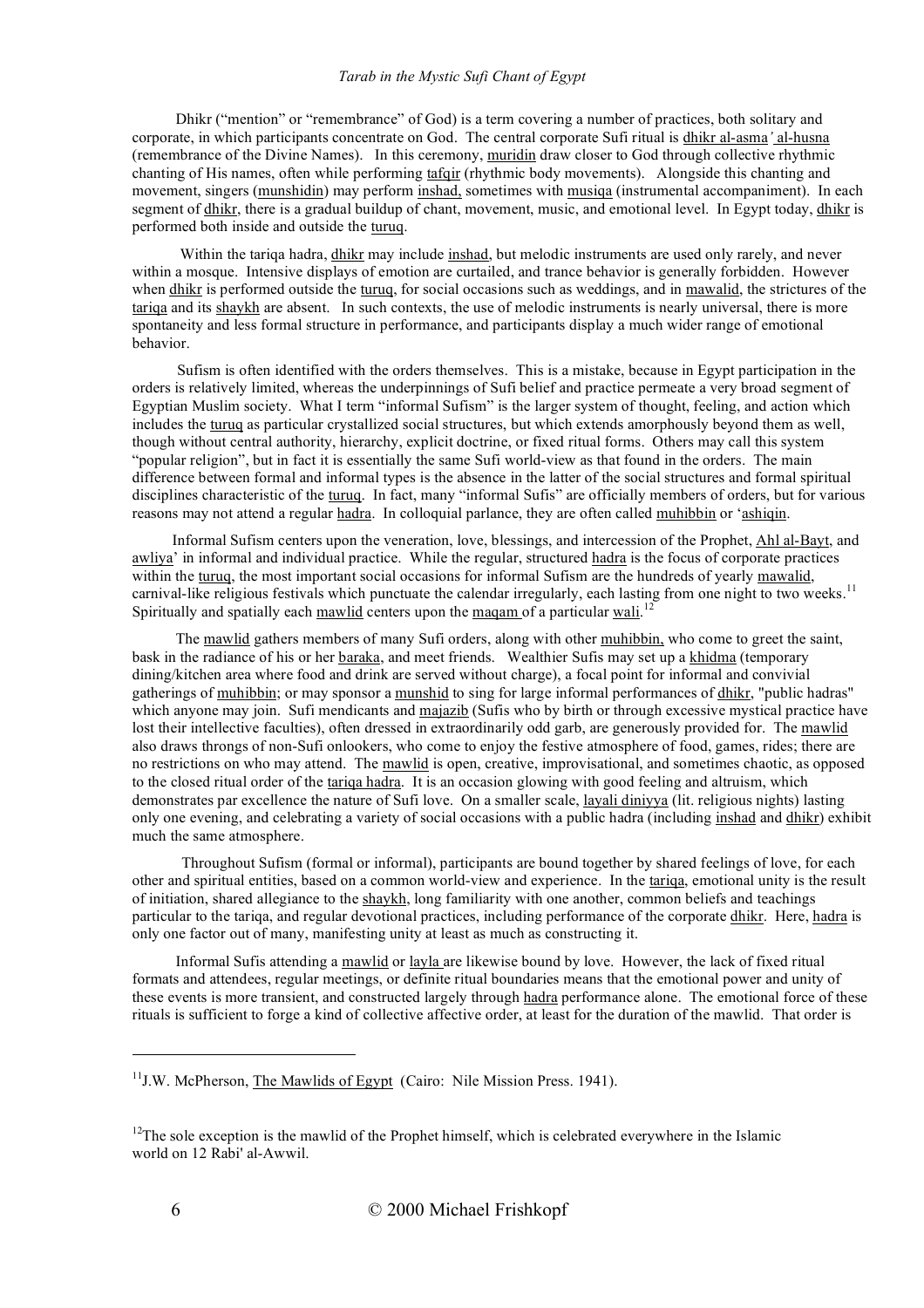never manifested as social structure or rigid ritual form; rather, it is the order of shared mystical-emotional experience. Within the public hadra of mawlid or layla, Sufi music is more critical to the construction of this emotional unity than in the tariqa hadra. For this reason, tarab is more urgently required in the public hadra performances of informal Sufism. At the same time, it is the inherent flexibility of the public hadra, combined with the emotional potentialities of Sufism, which enable tarab to flourish there.

# <u>III. Inshad Sufi</u><sup>13</sup>

Though frowned upon by conservative Islam, musical sound is widely accepted, both in theory and in practice, within Sufism. Emotions stirred by organized sound, together with movement, breath, and chant, have long been used as tools for the generation of mystical feeling in the Sufi hadra.

In Egypt, Sufi music is generally called inshad, or al-inshad al-Sufi. Here I use the word music to cover "sound designed for perceptual concentration." But I must clarify that the English word "music" has a different semantic scope than its Arabic cognate "musiqa". The latter implies the use of musical instruments, which have negative connotations derived from association with the haram (forbidden) aspects of secular entertainment (e.g. dance, alcohol), while most Sufi "music" consists of singing (ghina*'*) only, with emphasis on mystical or devotional poetry; such music is not "musiqa". But even the word ghina' is too laden with secular connotations, and so Sufi music, together with other genres of Islamic singing (ibtihalat, tawashih, and qisas diniyya), is referred to as inshad (hymnody); the singer of religious song is called a munshid.<sup>14</sup> While most Egyptian inshad consists of solo or choral singing, instruments, such as the duff (frame drum), riqq (tambourine), tabla (goblet-shaped drum), kawala (reed flute), kamanja (violin), *'*ud (Arab lute) and even orj (synthesizer) are commonly found outside the mosque, especially in the mawalid.

In Sufi exercises, focusing on spiritual closeness to God, His Prophet, and other holy figures, and the negation of sensual desires, the aesthetic ought not be an end in itself, but rather a means of developing mystical feeling. The danger that the sensual means may be mistaken for the spiritual goal accounts for the controversy that has constantly swirled about the issue of music in Sufi ritual. Most contemporary Egyptian Sufis carefully distinguish spiritual uses of music from the production of tarab as a sensual end in itself. The avoidance of the Arabic word "musiqa" and substitution of "inshad" for "ghina" is one example. Another is the emphasis placed upon the didactic function of Sufi poetry, music sometimes being held to be nothing more than a means of attracting people to the spiritual benefits of its texts, even though much mystical poetry is intellectually incomprehensible for most listeners.

Sufi inshad employs a variety of poetic forms in both classical and colloquial Arabic, including the qasida, murabba<sup>c</sup>, mukhammas, and muwashshah (in classical Arabic); and mawwal, sharh, and zajal (in the colloquial). The preeminent themes are al-hubb al-ilahi (Divine love), tawhid (praise and glorification of God), ibtihalat (supplication of God); tawassul (requests for intercession); madih (praise) and ghazal (love) of the Prophet Muhammad, the Ahl al-Bayt, and awliya'; mawa<sup>c</sup>iz (exhortations); expressions of mystical experience (often employing the metaphors of love, longing and intoxication); and gnostic affirmations  $(ma^c$ rifa).<sup>15</sup>

Sufi inshad is frequently used within the turuq, as an accompaniment to corporate dhikr, or at other occasions within the hadra. In dhikr, the extent of musical accompaniment varies with the tariqa, but normally does not include more than percussion (drums and handclaps). Songs also function as pedagogical devices for the muridin, who imbibe the poem's content through group singing, for poetry used within the turuq is often composed (or at least selected) by the founding shaykh, to express and promote his mystical philosophy or teachings. The presiding shaykh or his deputy

<sup>15</sup> For portions of this classification I am indebted to Dr. Ibrahim  $c$ Abd al-Hafez.

<sup>&</sup>lt;sup>13</sup>On the Sufi inshad of Egypt, see also Earl H. Waugh, The Munshidin of Egypt: Their World and Their Song. (Columbia, S.C.: University of South Carolina Press. 1989). His approach differs from mine in significant ways, but most of our conclusions are congruent.

 $14$  For an overview of Egyptian inshad see Frishkopf, "al-Inshad al-Dini (Islamic Religious Singing) in Egypt", Garland Encyclopedia of World Music, vol. 6 (New York: Garland Publishing, forthcoming).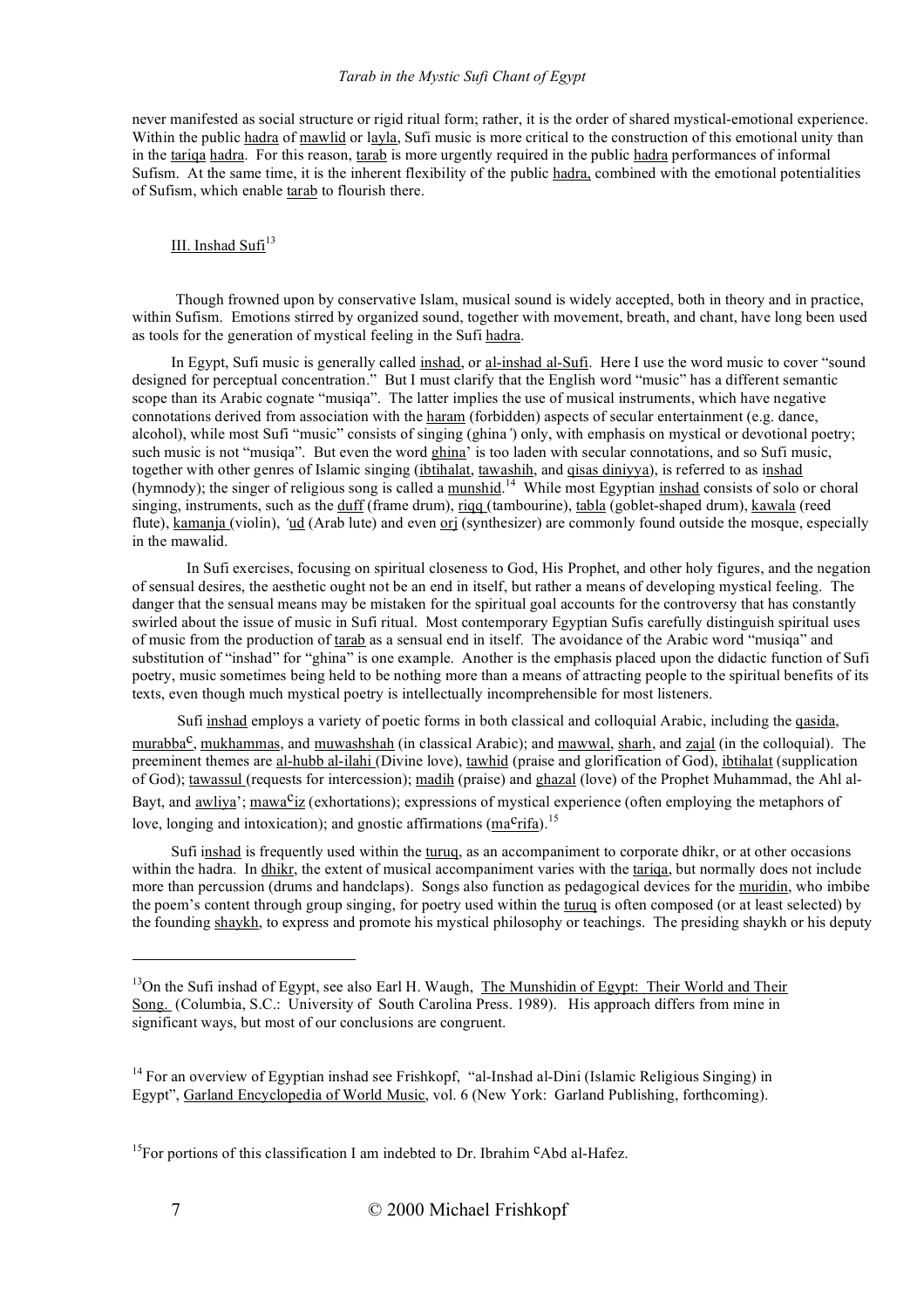strictly controls the performance of munshidin, who are amateurs drawn from the ranks of the tariqa.<sup>16</sup> Many songs are responsorial: leaders sing a verse, while others respond with a refrain, unless they are engaged in dhikr; there is no "audience".  $^{17}$  The structure of this participatory music is necessarily relatively simple. Choral songs are metric and strophic, employing brief precomposed melodies of narrow ambitus. Short solo passages may be improvised and wider-ranging, but without deploying the full resources of Arab music which could produce powerful tarab, due to lack of freedom, skill, or necessity. The tariqa munshid is controlled by his shaykh, and must time performance to fit within short allotted segments tariqa ritual; being an amateur, he is only rarely a virtuoso. Tarab is not required, and may not even be desired, particularly in turuq which view the power of music with suspicion.

Outside the turuq, in the realm of "informal Sufism", the roles of music and tarab are vastly expanded. Here, inshad occurs within the "public hadra", featuring a skilled professional munshid accompanied by a takht (similar to the format of secular tarab music before 1930), whose musical performance regulates and energizes the dhikr. Mawalid provide sacred spatio-temporal settings for public hadras, near the maqam (shrine) of the saint. More often, the <u>munshid</u> is hired to sing for a variety of socio-religious occasions, such as the return from the hajj (pilgrimage), farah (wedding), subu<sup>c</sup> (the celebration held seven days after child's birth), dhikra (memorial), or in fulfillment of a nadhr (vow made to a saint in exchange for intercession and baraka). All of these performances (called layali) are public and open.

Because these occasions transcend the bounds of any one tariqa, they are not usually directed by a Sufi shaykh. Instead, the munshid himself takes control of all dimensions of performance, choosing poetry and constructing melody in an improvisatory style according to his taste and mood. Unlike the inshad of the turuq, the takht is heavily amplified, creating a concert atmosphere, in which musical performers are sharply distinguished from other participants (and here the term "audience" is more appropriate, if not ideal) by their access to a microphone and exalted status atop a platform of some kind. The audience does not sing, although they may perform dhikr, clap, or express feeling through exclamations. They too are largely free from any central controlling authority (although there is always at least one mustaftih to coordinate dhikr movements with the music), and so emotional expression usually reaches a much higher level than within the turuq.

Due to the freedom and skill of performers, the musical structure of inshad in the public hadra is much more elaborate than in the tariqa hadra, drawing upon the full resources of Arab music, and borrowing musical styles, techniques, and melodies from secular music, both urban and rural. Such inshad is heavily influenced by the tarab aesthetic. Most of the performance is designed to facilitate dhikr and thus employs a metric line (sounded at least by the percussion section), although completely non-metric segments are also used.

In the Delta area, professional Sufi inshad draws heavily on the mawwal (colloquial poetry featuring varied rhyme schemes with clever paronomasias, sung in an unmeasured style), the sharh (a monorhyme mawwal), and the taqtuqa (colloquial strophic metric song), all performed over the regular beat of dhikr. These poems are usually handed down anonymously, and learned orally, although modern poets sometimes write for the munshidin, and poems may be published and learned from books as well. Musical accompaniment is close to secular folk music, adapted to accommodate dhikr, and often evokes a dance-like ethos.

By contrast, in the Sa'id (Upper Egypt), and especially in the province of Assiut, many professional munshidin perform classical Arabic qasidas, including difficult Sufi poetry by masters such as 'Umar Ibn al-Farid, Rabi'a al- 'Adawiyya, al-Hallaj, Ibn 'Arabi, 'Abd al-Karim al-Jili, 'Abd al-Rahim al-Bur'ai, al-Busayri, and many others. The vocal style is free, but does not employ melodic patterns typical of the secular mawwal or invoke dance music, as in the case of Delta singing. The Sa'idi style is generally considered more serious and difficult than Delta inshad. This Sa'idi tradition of Sufi inshad for public hadra is the principal subject for the analysis which follows, although most remarks would apply equally to the Delta tradition as well.

Shaykh Yasin al-Tuhami, from the village of Hawatka near Assiut, is the premier performer of the Sa'idi tradition today, a tradition which he has been instrumental in defining over the last twenty-five years. Besides having spawned a wide circle of imitators in the Sa'id, he has become so famous that he has widely influenced the style of

<sup>&</sup>lt;sup>16</sup>For a discussion of the role of the munshid and inshad within the tariqa, and the relation between shaykh and munshid, see Waugh The Munshidin of Egypt, 68.

<sup>&</sup>lt;sup>17</sup>In this chapter, the word "audience" is sometimes used to denote all participants other than singers and instrumentalists when the distinction between musical performers and others seems clear-cut. This is often the case outside the Sufi orders, but only rarely within them.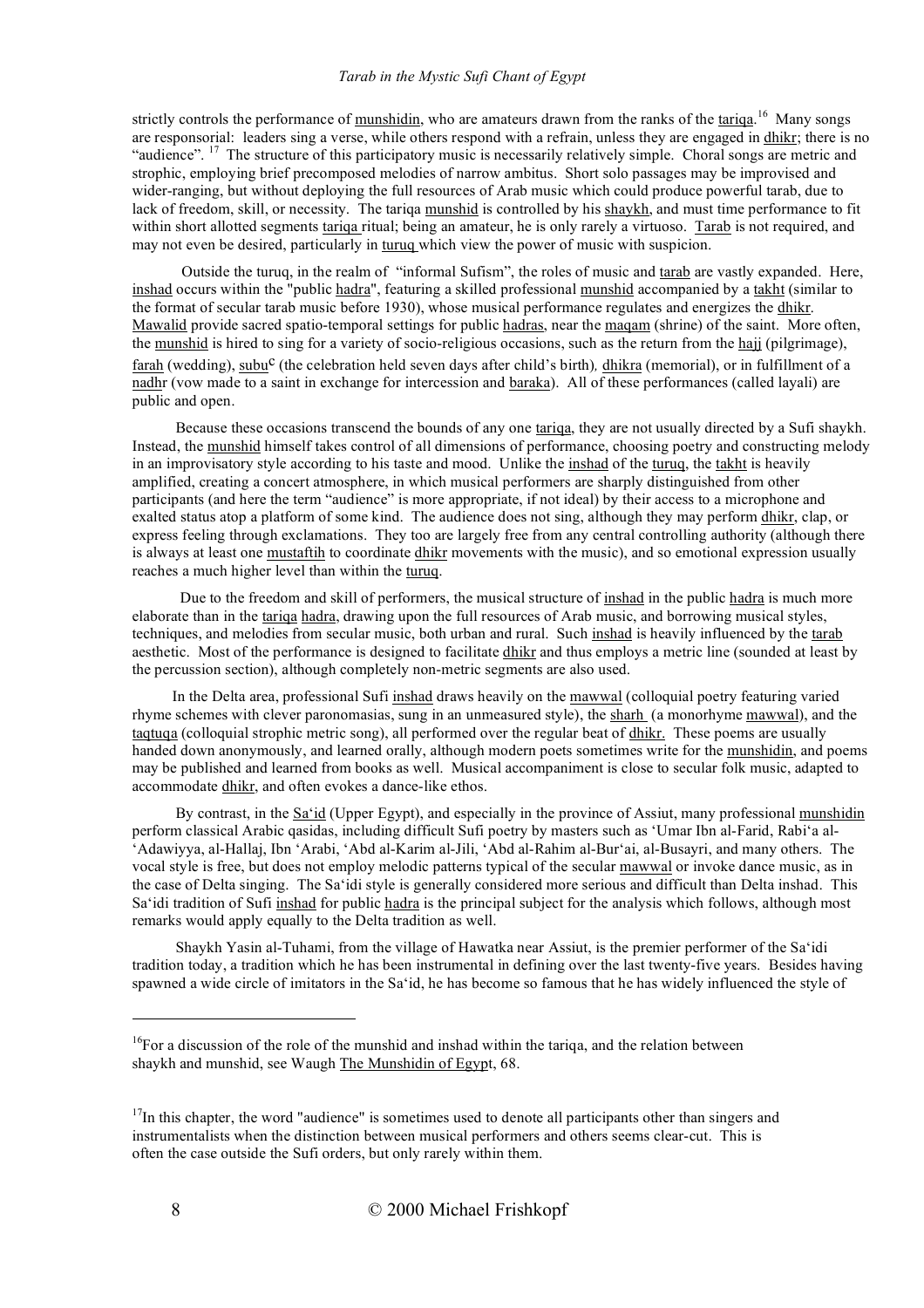Sufi inshad, even in the Delta. Thus, in studying Shaykh Yasin one is indirectly examining a widespread musical, social, and religious trend extending across Egypt, of which he is the leader and primary exponent.

# IV. <u>Shaykh Yasin al-Tuhami<sup>18</sup></u>

Shaykh Yasin al-Tuhami, widely acclaimed as the greatest professional Sufi munshid in Egypt today, leads a largely nocturnal existence. Arising at seven or eight in the evening, he dresses in a fine jallabiyya (robe), colored shal (shawl), and brilliant white *'*imma (turban), entertains visitors, and conducts business (he is always booked many months in advance). About nine or ten in the evening, with his sibha (string of prayer beads) in one hand, he descends from his apartments, boards his vehicle, and together with his musical group (firqa) travels to the site of the layla.

There he is met by the layla's sponsors, and hundreds of muhibbin who have flocked to see him, some of them having traveled hundreds of kilometers. He pushes through the thick crowd which immediately gathers about his car, shaking hands and exchanging greetings with his many admirers. Slowly he makes his way to the sponsor's home, where he and his group, together with other special guests, are provided a supper, often consisting of soup, rice, salad, bread, and roasted meats, followed by highly sweetened tea.

The performance area (saha) is clearly marked by its colors and light. A tent (suwan), constructed out of heavy cloth imprinted with brightly-colored Islamic designs in red, black, blue, green, and white stretched over a lashed wooden frame, usually encloses the saha on all sides except one, which is left open to accommodate the crowds and dhikr which spill over into adjoining areas. Against the back wall of the suwan is a carpeted wooden stage (masrah), upon which the musicians sit or stand in a semi-circle around the munshid, and which also supports a sound system, including microphones for Shaykh Yasin and melodic instrumentalists. Just in front of the masrah is a wide carpeted strip, upon which dhikr will be conducted. On the fringes of this carpet are rows of chairs, though many more will stand than sit. Large speakers are placed on stands around the periphery of the performance space, directed inwards. Strung upon the wooden frame of the suwan and adjacent buildings are strings of thousands of tiny colored light bulbs, and powerful floodlights irradiate the area with such power that the cool night approaches the heat and light of noontime.

Generally, the sponsor must pay Shaykh Yasin and rent equipment for the layla; however, the performance is open to all without charge. At several of the largest and most important of the mawalid, including those of Sayyidna al-Husayn, Sittina Sayyida Zaynab (grandson and granddaughter of the Prophet, respectively, and patron saints of Cairo), and Sayyid Ahmad al-Badawi (the famous saint of Tanta, whose mawlid allegedly draws more than two million participants), Shaykh Yasin performs gratis. Many fans bring tape-recorders, bravely holding them aloft in clusters just in front of a speaker for the entire performance in order to make the best possible recording; later, these tapes will be widely copied, traded, and distributed throughout Egypt.

The crowd gathers all evening in anticipation. Shaykh Yasin's audience comprises mainly villagers and recent urban immigrants, who are not necessarily poor or uneducated.<sup>19</sup> He also draws a small but significant number of upper class nouveau riche, and intellectuals; many of these subscribe to the Sufi world-view, if they are not actually members of turuq. Most of his audience is drawn from the locale in which he performs, but a large number of fans travel about with him, and can be seen at his performances throughout Egypt.

Around 11 p.m. Yasin emerges from the home of the sponsor, and together with his firqa makes his way to the suwan, where he ascends the masrah (stage), tests the microphone, adjusts gain and reverb levels on the amplifier, and supervises precise placement of the speakers, so as to avoid feedback problems. Musicians unpack their instruments, and take their seats. One of Yasin's innovations was his popularization (some say introduction) of alat al-tarab (instruments of secular tarab music), such as  $kamania$  (violin) and 'ud (lute), which (unlike the reed flutes, nay and kawala) are not traditional in Sufi music. Including also a small percussion section (riqq, duff, and tabla), his group resembles the takht of tarab tradition. Shaykh Yasin, dressed like the imam (prayer leader) of a mosque in his white

<sup>&</sup>lt;sup>18</sup>Shaykh Yasin is discussed extensively in Waugh, The Munshidin  $63,116,150$ , and elsewhere.

<sup>&</sup>lt;sup>19</sup>In Egyptian society it is important to differentiate between economic and cultural class structures. Thus a man may migrate from his village to Cairo, and open a shop, gradually becoming wealthy enough to afford an upper-middle-class lifestyle, and yet cleave to a relatively traditional lifestyle in a "popular" (sha'bi) neighborhood full of less fortunate immigrants.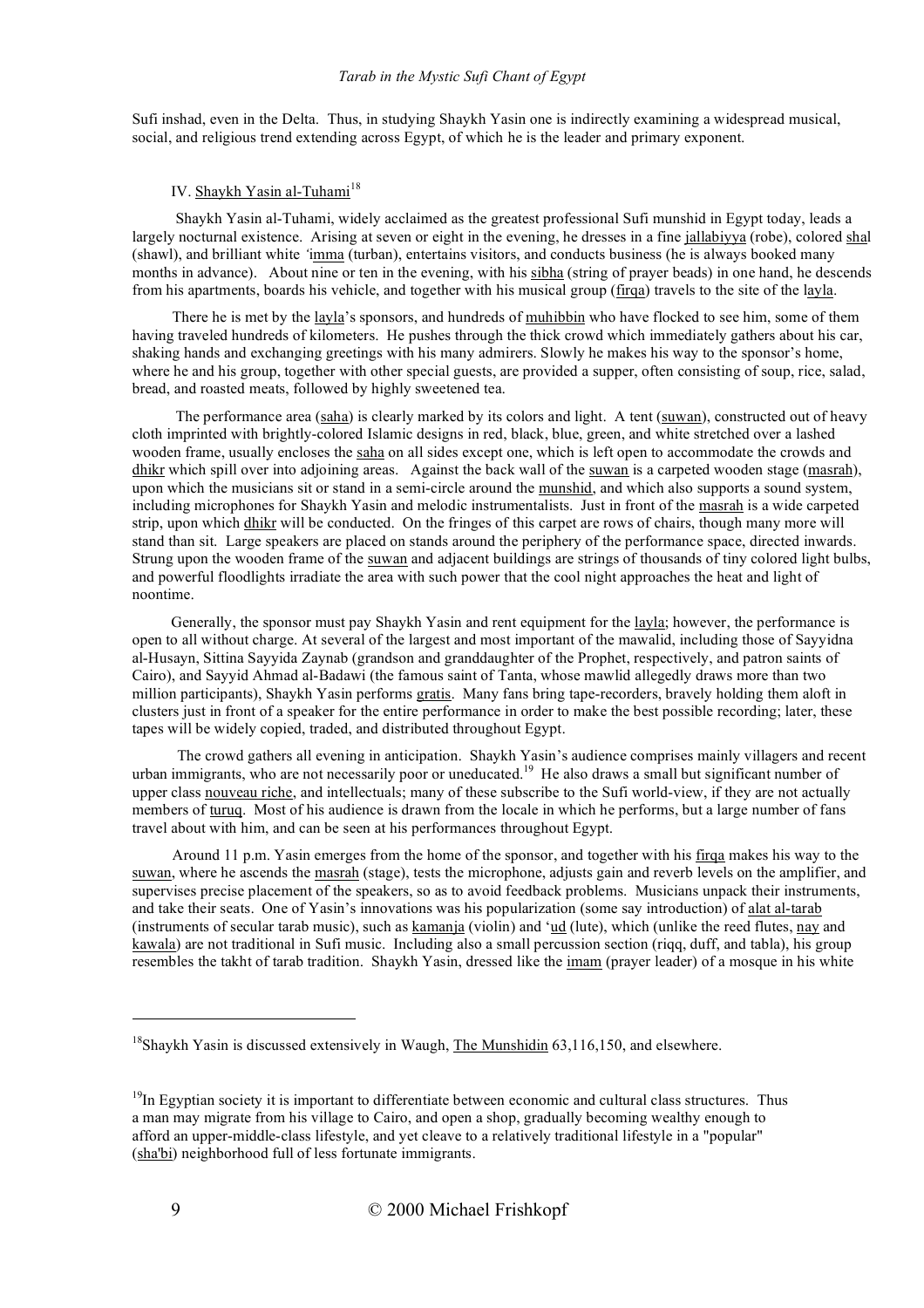'imma, is considered imam of the hadra when he performs. He maintains ultimate control over the event, combining the functions of both munshid and shaykh in the turuq; the mustaftih follows his lead.

Shaykh Yasin usually divides his hadra into three waslas (parts).<sup>20</sup> (The Sufi use of the term wasla to describe a unified segment of music and dhikr, featuring an escalating emotional level, is reminiscent of its use in older secular tarab music of Egypt, and thus illustrates another connection between Sufi inshad and the tarab tradition.<sup>21</sup>) The first wasla incorporates a percussive metric base, and lasts about ninety minutes. Following a break of 20 minutes or so comes the second wasla, which contains neither percussion nor meter, lasting about half an hour. The second wasla may be followed by a second break, or may plunge straight-away into the third wasla, which is similar to the first, but a good deal shorter. The whole performance lasts from two and a half to four hours.

Yasin may precede the inshad performance proper with solo recitation from the Qur'an, beginning with the Fatiha (opening chapter), in the clear and simple tartil style, followed by recitation of the hizb (extended prayer) particular to the Sufi order represented by the layla's sponsors. The recitation of Qur'an and hizb serves as a kind of benediction for the layla, a prayer for its success, and the inspiration of the performer. Yasin finishes after about twenty minutes.

After a break, melodic instrumentalists connect to the sound system, and tune-up; percussion is not usually amplified. Tuning moves imperceptibly into a non-metric prelude, in which the first maqam (musical mode) is established with a short taqsim (improvisation), as in the secular tarab tradition. During this time, the coordinator of the dhikr (the mustaftih) begins to arrange those men who wish to perform dhikr into facing lines, perpendicular to the front edge of the platform.<sup>22</sup> Shaykh Yasin begins the dhikr by rhythmically intoning "Allah...Allah"; the mustaftih picks up the beat and sets a pattern for the others to follow, swaying his body and clapping his hands.

At a cue from Shaykh Yasin, the percussion section enters, and the first wasla is underway. He then launches into a standard opening piece, "Ya A'zam al-Mursalin" ("Oh Greatest of Messengers"), a madih (praise) for the Prophet Muhammad. Next, he sings an initial madad section, in which the word "madad" (help) is repeated over and over, followed by various names. Each instance of the word "madad" is a plea for assistance from the following named entity (e.g. "madad ya Sayyida Zaynab"), to the extent of his or her capabilities. Normally requests for madad are directed towards God, the Prophet, the saints, the Ahl al-Bayt , and the great Sufi poets (who are also regarded as saints), although in theory anyone could be named. Who is mentioned depends upon performance locale; hadra participants often hand Yasin slips of paper upon which are written the names of local saints they want him to call. The mention of saints whose shrines are physically proximate--particularly the saint in whose honor a mawlid is being held--always creates a great emotional stir. In Yasin's performance, madad also functions as a release from the difficulties of the poetry, and is performed at the fastest tempos.

Following the initial madad comes a sequence of "buildups", each comprising segments of poetry interspersed with musical interludes. The interludes, which function to give the singer a rest, and to solidify changes in maqam, consist of <u>taqasim</u> (instrumental improvisations) or musical <u>lazimat</u> (melodies, often taken from songs of Umm Kulthum and other famous Arab singers). Shaykh Yasin draws his poetry from many sources, but there are normally one or two principal qasidas in a layla, with other short poetic excerpts inserted here and there. This poetry is often extremely difficult, densely symbolic mystical language in classical Arabic, and while everyone understands fragments, few are able to grasp it completely. Still, they appear to feel it, and respond with gesture, movement, and vocal cries, particularly at the close of each musical-poetic phrase (qafla). Shaykh Yasin is free to choose poetry to match his own mood, and the mood of his listeners as expressed in their feedback, and he is skillful in manipulating musical and poetic resources to raise the emotion of performance to a high pitch. The tempo increases, and the meter moves from low, to mid, to high "gear" during each buildup, until its culmination in madad.<sup>23</sup>

<sup>&</sup>lt;sup>20</sup>When performing at mawalid Yasin sings one wasla only. This wasla resembles the first wasla as described below, but longer (lasting from one and a half, to two and a half hours).

<sup>&</sup>lt;sup>21</sup> For a thorough discussion of the <u>wasla</u> in older Egyptian music, see Jihad Racy , "The Waslah: A Compound-Form Principle in Egyptian Music." Arab Studies Quarterly 5, 4 (1983) 396-403.

 $22$ Women, if they participate in the  $\frac{dhikr}{dt}$  at all, stand at the edges of the crowd, rarely in the main  $\frac{dhikr}{dt}$ lines. However, many women do attend these events, often watching from balconies and rooftops.

<sup>&</sup>lt;sup>23</sup>See also Waugh, The Munshidin, 123.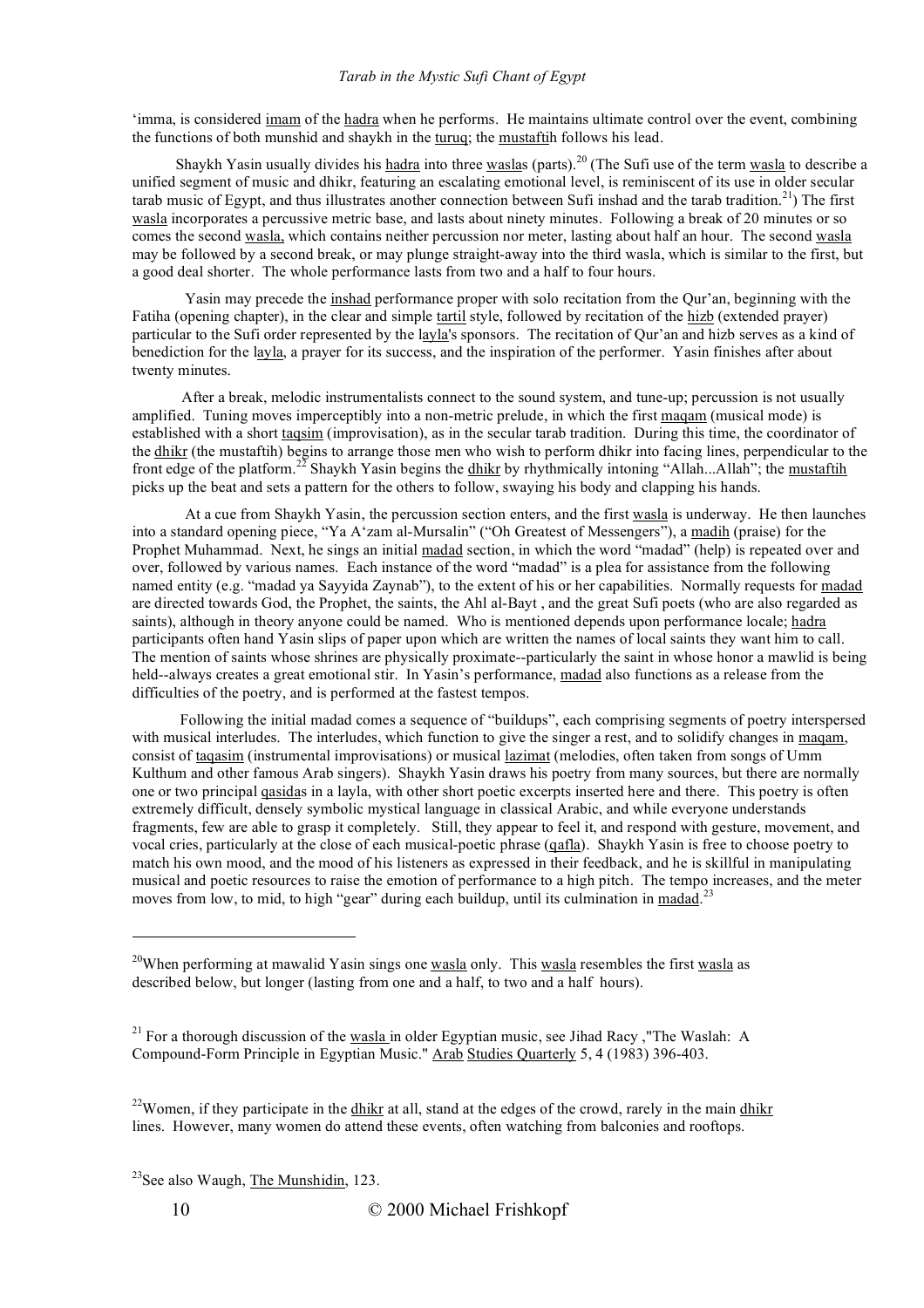The dhakkira (those who perform dhikr) must follow tempo and meter changes, guided by the mustaftih. Their emotional responses, expressed in movements, facial expressions, cries, and shouts, are much more pronounced than in the turuq, since there is no authority to impose restraint. One frequently witnesses varieties of "trance" behavior not tolerated in most turuq. Dhakkira may jump wildly up and down, flail their limbs, or fall unconscious, sometimes interrupting the dhikr in the process. During this metric section, emotional behavior generally correlates with the tempo of the music, and the transparency of the text; being occupied with the dhikr, it is difficult for dhakkira to concentrate on poetic meaning. When Shaykh Yasin reaches the climax and begins to sing madad, great emotion is unleashed by the mention of saint's names (understood easily enough), as well as the rapid tempo. The entranced is variously described as fi hal (enraptured), mitdarwish (in a mystic's state), nashwan (ecstatic), fi halat wajd (in a state of ecstasy), hayman (madly in love), tayih (lost), or sakran (intoxicated), among other terms. The same adjectives can be applied to the munshid or poet, as we shall see later.

After several of these buildups, the first wasla concludes, and there is a break, during which muhibbin wishing to greet Shaykh Yasin mob the stage. Some consider him to have baraka, for he is an inspired munshid whose father was a wali. He is beloved and respected by his listeners, whose behavior towards him is similar to that of muridin towards their shaykh. Indeed, the muhibbin who follow him from one performance to another may be considered as a virtual tariqa-in-flux constituted in and by performance, for which Yasin is the shaykh and teacher, as well as hadra leader.

In the second wasla, Shaykh Yasin sings ametrically, accompanied by melodic instruments only. There is no meter or dhikr; instead, everyone sits quietly, concentrating on the singing of poetry. Here, emotion is more closely tied to the poetry than the music. When Shaykh Yasin finishes a phrase, cries of appreciation ("Allah!", "Aywa ya Shaykh Yasin!") rise from his "audience". The longer the poetic phrase, the greater the emotional response, although the number of people who can actually explain its poetic meaning may be few. These interactions between Shaykh Yasin and his audience intensify the emotional tension of the moment. It is here that a central enigma of this music- how esoteric Sufi poetry may generate such a powerful emotional impact--presents itself most clearly.

Following this wasla, there may be another break, or Yasin may enter the third wasla directly. The third wasla is a shortened version of the first, consisting of two or three buildups only. The final buildup leads to one of several conventional closing pieces (such as "Salla Allah <sup>c</sup>Alayhi wa Sallam" (May God bless him [the Prophet] and give him peace)). After the percussion has ceased, Shaykh Yasin calls for the Fatiha to be read, and the hadra ends.

#### V. Sufi Poets, Poetry, Sufism, and Emotion

The poetry of Sufi inshad is one of the primary keys to its power. Poetry is a main criterion for the aesthetic evaluation of a munshid, and is the most salient feature of his performance. During the hadra, listeners appear deeply affected by specific phrases, and often memorize them, even though they cannot explicate their meanings. What is the source of this poetry's power? Why might the affective impact of Sufi poetry far exceed that of its secular counterpart? The answer is intricately bound up with the nature of the Sufi system out of whose meanings this poetry comes, in which it is embedded, and for whose sake it exists.

#### A. The Sufi Poet and the Sufi Tradition

Sufi poetry is qualitatively different from ordinary poetry, just as the Sufi poet is qualitatively different from the ordinary poet. The mystic is filled with powerful inner feelings, which demand expression through word or deed. When the expressive medium is poetry, he is called a Sufi poet. But he is first and foremost a Sufi; writing poetry is essentially the expression of mystical experience, not an artistic effort. For the Sufi, being a poet is a spiritual necessity, a response to the inner pressure of feeling which demands release, not an external vocation. The Sufi poet thus stands at an interface, communicating the Sufi reality he experiences on the one side, to the reader or listener on the other. 24

1

<sup>&</sup>lt;sup>24</sup>The great Sufi poet Mawlana Jalal al-Din Rumi remarked: "By God, I care nothing for poetry, and there is nothing worse in my eyes than that. It has become incumbent upon me, as when a man plunges his hands into tripe and washes it out for the sake of a guest's appetite, because the guest's appetite is for tripe." Schimmel, As Through a Veil, 12.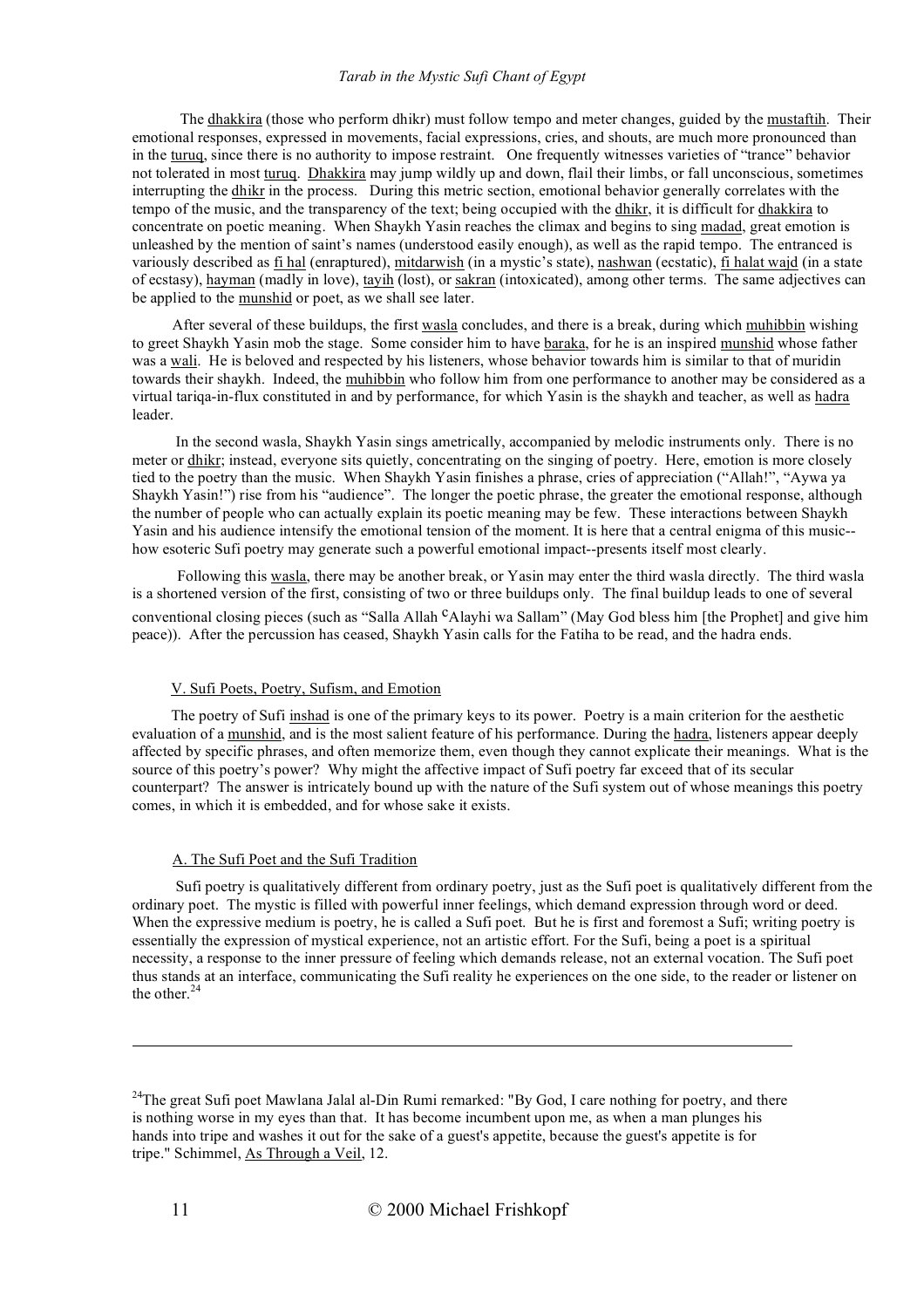The spiritual station of an individual poet is critical to the affective efficacy of his words, because his poetic creativity requires spiritual inspiration, and will be judged in the context of his spiritual reputation. To write true Sufi poetry requires iman (faith), safa' (purity), qurb min Allah (closeness to God). One Sufi told me that the great Sufi poets were tahir ma'a Allah (in a state of purity with God), qulubhum minawwara (their hearts were illuminated). They were truly Sufi masters, a status critical to understanding their words. Shaykh Yasin himself refers to important Sufi poets as asyadna al-kubar (our great masters).

Socially and mystically, the Sufi poet is well-connected to the Sufi genealogy, participating as a conduit for its flows of baraka. He is first of all a murid, and a muhibb. Generally he has taken the 'ahd from a shaykh (at least after the advent of the turuq), and may have had other spiritual teachers as well. From these teachers he inherited the accumulated riches of Sufi spirituality, in which he immersed himself. It is the palpable presence of this legacy, sincerely expressed in his poetry, which authenticates him as a Sufi poet, and his work as Sufi poetry.

Originality is not important in this poetry; authentic feeling is. The mysticism of his own shaykh often reverberates powerfully through his own writings, to the point where their voices merge. Indirectly, his poetry echoes meanings of the entire tradition. One Sufi stated that all Sufi poets are spiritually related to Imam 'Ali ibn Abi Talib, and through him to the Prophet. The Sufi poet may also have had disciples of his own, to whom he bequeathed his spiritual insights in poetic form, or he may have been the shaykh of a tariqa, for which he composed poetry, thereby expressing mystical feeling for the benefit of his muridin.<sup>25</sup> Because the Sufi poet is firmly placed in the great spiritual genealogies of Sufism, and because he conveys true mystical feeling in his poems, he is the lynchpin joining the inshad tradition to the vast spiritual universe of Sufism, a conduit through which meaning can flow from its wellspring in the Absolute into performance.

Saint and poet exist on a continuum in Sufism; any distinction is hazy. The great Sufi poet is regarded as a wali, even when he did not found a tariqa. In Cairo, 'Umar Ibn al-Farid has been venerated as a saint since shortly after his death, and is credited with karamat (miracles); his mawlid is celebrated today.<sup>26</sup> During "madad" sections, when he is calling out the names of the saints, Shaykh Yasin often names the great Sufi poets, such as Ibn al-Farid, Ibn 'Arabi, Rabi'a al-'Adawiyya, and al-Hallaj. The saintly position of Sufi poets means that their work is regarded as qualitatively different from that of ordinary poets; it is imbued with ma'rifa, the gnosis of mystical illumination, and is authenticated by the **baraka**, accumulated meanings, and the authority of the author's spiritual silsila. For the ordinary secular poet there are no comparable sources of power.

Likewise, the wali is a poet. Poetry is attributed to the great saints of Egypt, such as Sayyid Ahmad al-Badawi, and Ibrahim al-Disuqi, and to members of the Ahl al-Bayt as well. Sometimes these saints composed poetry themselves; other times they inspired a spiritual disciple to do so. Many poems are received by a Sufi from his shaykh in a dream; he then attributes the poem to his shaykh, 'ala lisanihi ("on his tongue"), as an instance of shared feeling. This creative collaboration between shaykh and disciple glorifies the former, while bestowing authority on the latter.<sup>27</sup> In this way the attributed poetic output of a shaykh comprises far more than what he composed in his lifetime; rather, his spiritual force becomes an impetus for creation in his name among all of his spiritual descendants. Thus Ahmad al-Rifa'i (founder of the tariqa al-Rifa'iyya), who (apparently) never wrote any poetic works directly, inspired disciples (such as the 19th century Syrian scholar Abu al-Huda al-Sayyadi) to write in his name. The stature of the attributed author endows his putative words with tremendous affective power.

Despite the essential interiority and ineffability of mystical experience, the meanings and forms of Sufi poetry are universal within Sufism. For Sufi feeling is shared, through common training, common experience, and the continuity of tradition via the shaykh-disciple relationship. Poetic phrases and images expressing that feeling are borrowed from a common Sufi literary heritage. The Sufi poet is wholly original neither in experience, nor in

 $^{25}$ Such is the case for example with two modern and prolific shaykh-poets of Cairo: Shaykh Salih al-Ja<sup>c</sup>fari, and Shaykh Muhammad Madi Abu al-<sup>c</sup>Aza'im.

<sup>&</sup>lt;sup>26</sup>Th. Emil. Homerin, From Arab Poet to Muslim Saint: Ibn al-Farid, His Verse, and His Shrine. (Columbia, S.C.: University of South Carolina Press, 1994).

<sup>&</sup>lt;sup>27</sup> Another means of creative collaboration occurs through the poetic techniques of takhmis and tashtir, involving the interpolation of new material into an existing qasida while maintaining rhyme and meter; such poems are common in Sufism. See Schimmel As Through a Veil, 46.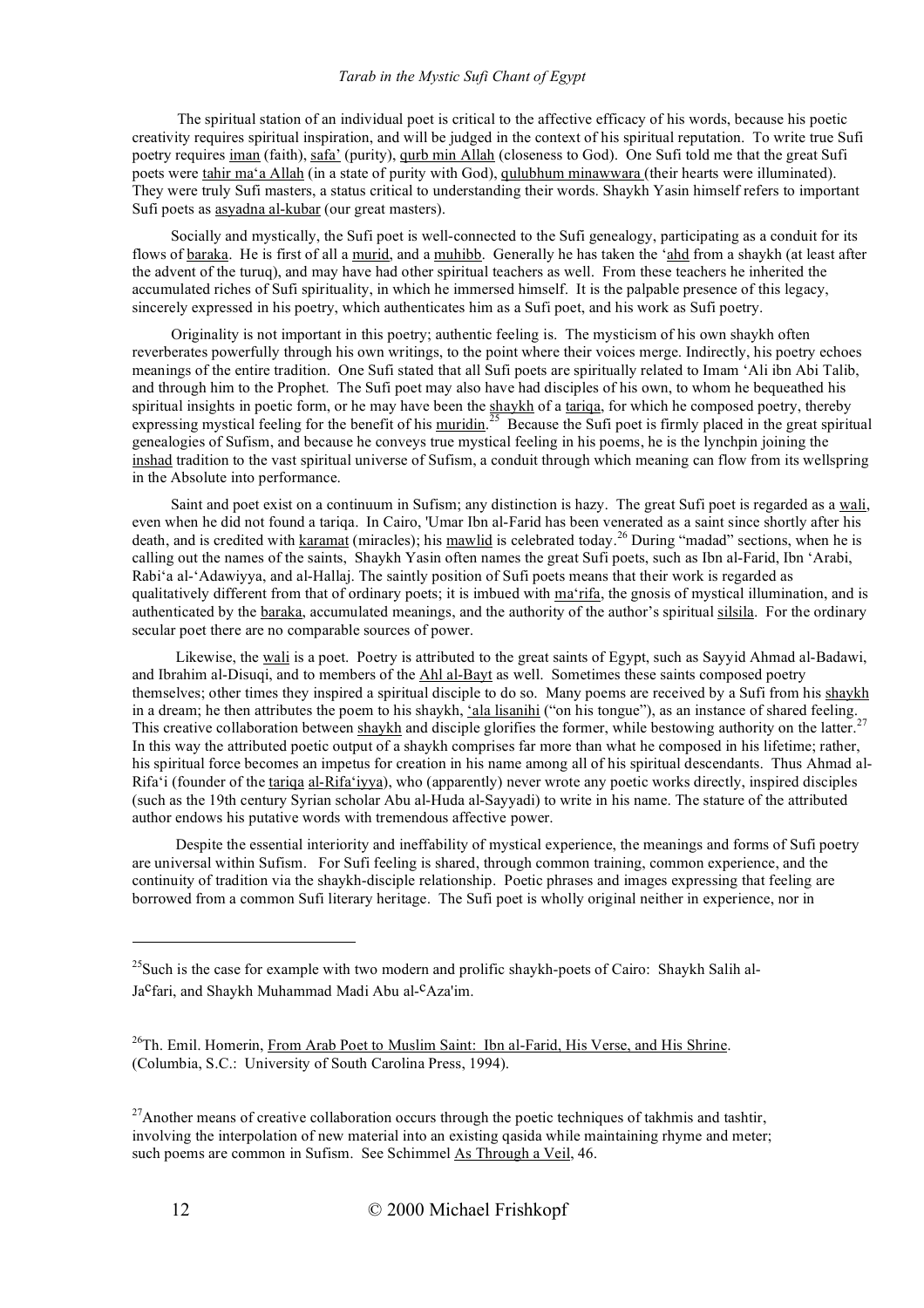language; he is inspired by common streams of rich tradition, flowing from his spiritual ascendants. In the other direction, following the linkages of Sufi mentoring, his language and feeling is likewise not only his own, for it is shared and reaffirmed by those who follow, in a line leading ultimately to the living shaykh of a tariqa and its muridin, or the munshid and listeners at a performance of Sufi inshad. Significantly, one often finds collections of Sufi poetry in which the attribution preceding a poem is anonymous, such as "li ahad al-afadil" (attributed to one of the learned), or even plural-anonymous, such as "li ba'd al-muhibbin" (attributed to some of the muhibbin). Authorship is thus explicitly distributed across the tradition, rather than located in any one person; meaning is thereby empowered by the tradition as a whole. 28

The rich spiritual genealogy of the poet; shared authorship; inspired authorship; invocation of common Sufi tradition: together these factors provide Sufi poetry with a collective force unavailable to ordinary poetry: the force of shared and accumulated metaphysical experience. Because they express ultimate reality, meanings of Sufi poems are universal, perennial, infinitely rich. Shaykh Yasin says that the poetry of the saints is unlike other poetry, because it is always bikt (novel), revealing new meanings at every reading. This property results in part from the weight of the shared tradition which it expresses in such condensed form ("every word a world of meaning", said one Sufi poet), although its meanings are comprehensible only for those who have already experienced the like. In a sense the poet is a corporate spokesperson for the entire tradition, encoding in language what others only feel with their hearts. This is one of the secrets of his words' power for those subscribing to the Sufi world-view.

## B. The Sufi Poet and Mystical Experience

Yet, the poet is not merely the scribe of common experience and tradition. The poet writes in order to express veritable personal mystical experience, casting molten inner feeling--grief, joy, love, pain, or desire--in linguistic forms. The greatest Sufi poetry, that which expresses the experience of the advanced mystic, is the spontaneous linguistic expression of hal, a transient, non-cognitive state in which one is plunged into an awareness of Divine Realities, or is overcome with emotion resulting from such awareness. To be in hal implies the absence of the intellect, often together with the presence of strong emotions of love or longing. Synonyms for the poet's hal include hayman (madly in love), walhan (mad with love), fi halat wajd (in a state of ecstasy), sakran (intoxicated), mushtaq (yearning), hazin (grieved).<sup>29</sup> The emotional force of the poet's hal, his creative condition, is mysteriously imbued in his words as a non-objective quality, capable of tremendous affective power for the Sufi possessed of spiritual insight and sensitivity (shafafiyya). For the non-Sufi, cryptic and emotional language expressing mystical experience, especially shathiyat (ecstatic expressions of Divine Union<sup>30</sup>) sounds at best unintelligible, at worst heretical.

Many Sufis say that Sufi poets are not shu'ara' (poets) at all, because true Sufi poetry arises from ilham (inspiration), as a verbal translation of hal, not out of studied craft ( $\sin^2\theta$ ), which requires intellect.<sup>31</sup> The Sufi poet is not so called by profession. The professional poet must rely upon craft in order to write--promptly, upon request-about subjects of little personal concern. But the Sufi poet is a mystic first; his poetry cannot exist apart from his

<sup>29</sup>In the Sufi treatises these words may have distinct technical definitions, but in practice they are used more or less synonymously.

<sup>30</sup>Carl W. Ernst Words of Ecstasy in Sufism. (Albany: State University of New York Press, 1985).

 $31$ See Waugh, The Munshidin, 86 for a discussion of ilham and the application of this concept to inshad.

 $2<sup>28</sup>$ The critic may view this confusion over authorship as symptomatic of the ignorance which fuels emotion. Many fans of Shaykh Yasin, for example, wrongly believe that he sings primarily the work of cUmar Ibn al-Farid, and seem to derive emotional power from this belief. "And what if they were to be disabused of this belief?", the critic asks. "Would the poetry then lose its affective power?" But such a critique betrays a misunderstanding of the notion of creation within the Sufi tradition. It is true that many poems attributed to Sidi <sup>c</sup>Umar cannot be located in his diwan (collection of poetic works), and are found instead in the diwans of other lesser poets. However, attributions of poetry in Sufism are intimately connected with belief in the interconnected network of Sufism as a whole, in which meanings and expressions are freely shared, and spiritual inspiration is transferable.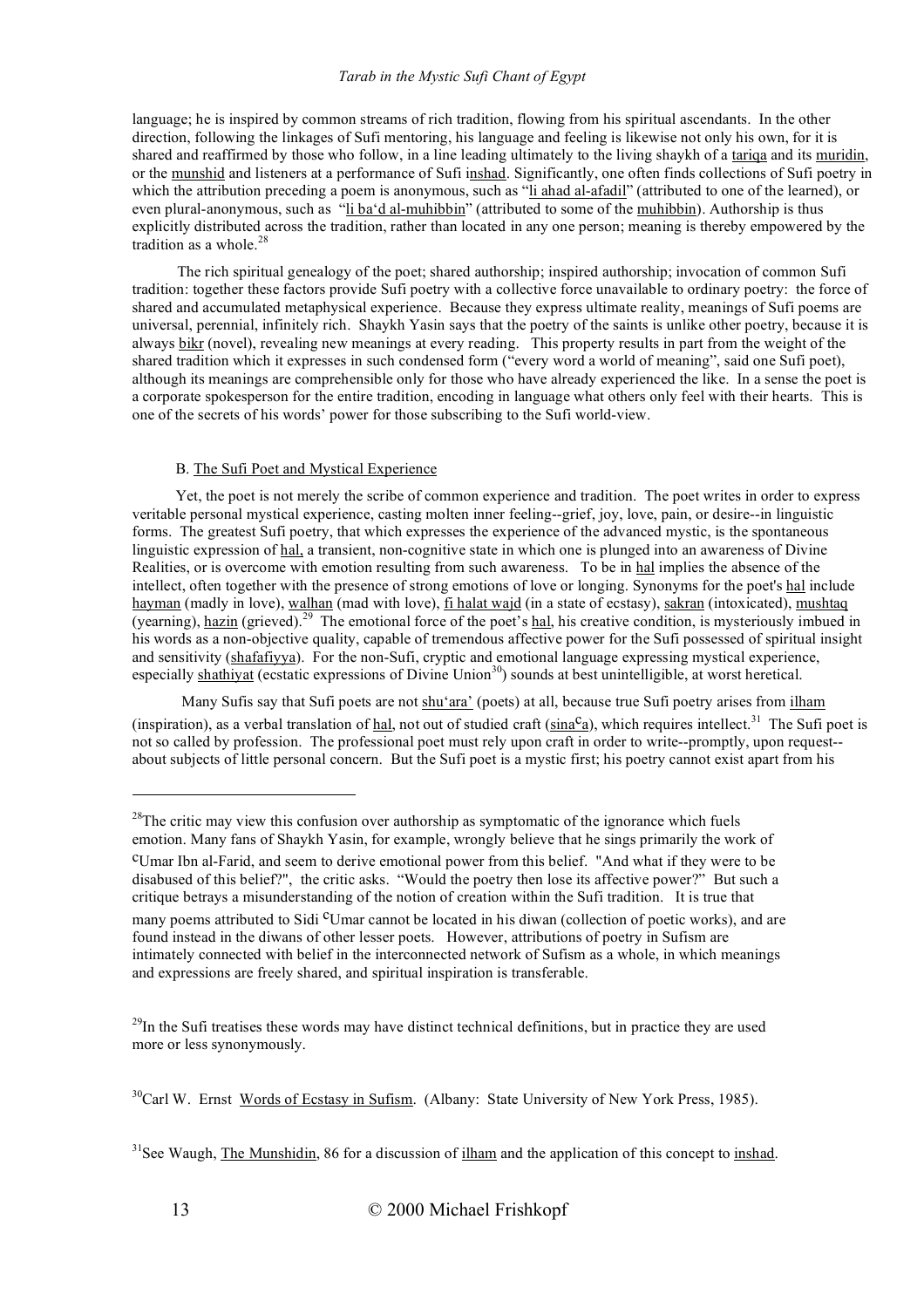feeling and inspiration. Indeed,  $\sin^2\theta$  is denigrated in Sufism; the great Sufi poets composed naturally, without artifice, even without ego or intellect. Craft is a construction of the 'aql, which is viewed as a veil upon Truth, while true expression emerges from the ruh, whose origin is Allah.

Thus, the Sufi poet exemplifies the principal Sufi value of sidq (truthfulness) in his writing. Unlike the professional poet, he can only write what he feels in his heart. This quality lends power to his poetry; as Sufis often say: "alladhi yakhruj min al-qalb yadkhul al-qalb wa alladhi yakhruj min al-lisan yadhhab ila al-udhn ("What comes from the heart enters the heart; what comes from the tongue [only] reaches the ear.")

Shaykh Yasin prefers to describe the great Sufi poets as "mukhatibin al-arwah bi al-arwah" (addressers of spirits via spirits) to shu<sup>c</sup>ara', because their words come from "the tongue of their hal" (kalamhum min lisan halhum), "the result of their feeling" (natijat ihsashum) translated into language. Such poetry is "khali min al-madda" (free of the material). Another Sufi explained that the great Sufi poets wrote from inspiration provided by mystical experiences: tajalliyat (theophanies), nuraniyat (Divine light). While writing, they were absent from themselves, as if madhub (dissolved) in water, <sup>32</sup> or <u>fana' ma'a Allah</u> (annihilated in the Divine).

Most Sufi poetry is about and inspired by love, and thus incorporates themes and images of secular love poetry. But Sufi love is spiritual; its source is intense longing for God, the Prophet Muhammad, the Ahl al-Bayt, and awliya'. As one Sufi poet told me, when the beloved is present, poetry is unnecessary. Poetry is born of a painful yearning (shawq) for the beloved, expressing the lover's grief (kadar) of separation. Since the beloved exists only in the spiritual realm ( $\alpha$ lim al-arwah), it is not possible to quench this shawq through physical unification. These emotions are expressed poetically as praise, love, or desire.

The most potent Sufi poetry arises from hal. For hal entails an excess of spiritual feeling (wajd), which may be painful to bear. The great Sufi poet is a mystic able to translate hal into poetry. The expressive act of composition, the communication of inner feeling to others, and the consequent socialization of that feeling, all help to relieve the pressure and pain of hal. Unexpressed, uncommunicated, hal can produce madness. Composition of Sufi poetry is thus spiritual expression and therapy more than art. One contemporary Sufi poet says that his inspiration is a superfluity of emotion, such as ziyadat al-shawq (excess of longing), or ziyadat al-safa' (excess of joy). Another told me that the expression of religious emotion for him is paramount; without release, one will surely burst. Shaykh Yasin told me that he writes poetry in order to awaken from hal, to free himself from it, only incidentally providing others with spiritual benefits. A contemporary Sufi shaykh said that when wajd (the ecstasy of mystical love) increases to a certain point, one must translate it (yutarjamu) into words. Thus, she explained, all the great Sufis have diwans (books of poetry); for "you cannot just sit with all of that wajd inside of you; by writing the Sufi yinaffis 'an halat al-wajd (vents his wajd)". 33

The Sufi poet composes rapidly, from a sudden flood (fayd) of inspiration from God, obviating craft (sina'a). Subsequent revisions are usually minimal. Often he composes out of the vivid memory of a state of hal, or while in the state itself. In the latter case, he may utter the poem spontaneously, while disciples capture his inspiration on paper. Sufi poetry is capable of great rhapsody because the speed of its composition enables it to trace the ebbs and flows of the mystical-emotional experience, matrix of its inception. Thus 'Umar Ibn al-Farid is said to have entered into a state of trance, upon awaking from which he spontaneously uttered poetry.<sup>34</sup> Likewise, Shaykh 'Abd al-'Alim al-Nakhayli, a contemporary Sufi poet, writes a mystical love qasida in minutes, immediately following a deep spiritual experience.

 $32$ The metaphor of dissolution or melting ( $d$ hawb) for the assimilation of one spirit into another, or into God, is common in Sufi parlance; the same trope is sometimes used in describing the emotional exchange of tarab.

<sup>&</sup>lt;sup>33</sup>The emotional state which requires expression is not found only in the poet. Tarab, wajd, hal-all of these conditions require release, whose form depends on the capabilities of their bearer. Thus the poet writes, the munshid sings, some dance; others may fall unconscious, or exhibit violent or bizarre behavior.

<sup>&</sup>lt;sup>34</sup> Homerin, From Arab Poet to Muslim Saint, 39.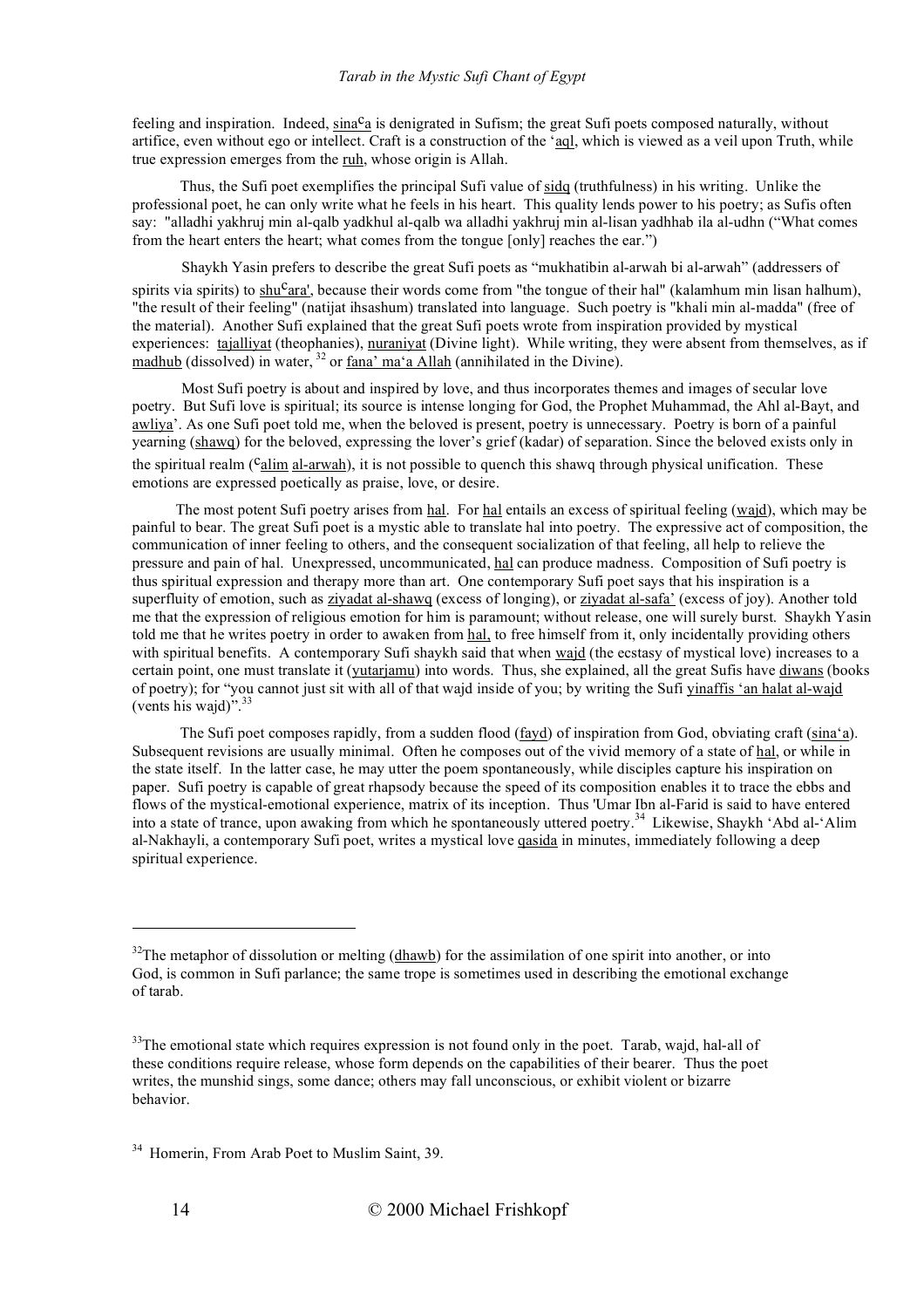Poetry written from hal may trigger hal in the spiritually sensitive listener, even though his intellect cannot comprehend it. The process of composing poetry the Sufi way is a prismatic refraction of feeling into word, resulting in affective, often enigmatic, language carrying with it the emotional power of the state out of which it was born. Such poetry can be difficult to interpret rationally, because its meaning is primarily non-intellective; Shaykh Yasin says "kalam asyadna al-kubar yuhass wa la yufassar" (the words of our great [Sufi] masters are felt, but not explained). Yet, spontaneous genesis in hal guarantees that this poetry will be felt by the spiritually sensitive reader or listener, who will thereby establish an intimate spiritual connection with the poet himself, since "that which comes from the heart enters the heart".

Nor does the effect of such poetry diminish with familiarity or age. This is another remarkable attribute distinguishing the "words of hal" from ordinary poetry. Shaykh Yasin told me that because Sufi poetry is written in hal, its meanings are inexhaustible, always "bikr" (novel) at every hearing; the product of hal is infinitely rich, concentrated. Although many of these poems are very old, the words come from "lisan halu" (the tongue of his [the poet's] hal), and so "you feel as though they were spoken to you directly". Such poetry thus has the power to address everyone individually, across space and time, from heart to heart.

The Sufi values this poetry for its authentic, forceful, and spontaneous expression of hal, not for technical polish. Perfection in wazn (meter) and qafiya (rhyme) is not critical in Sufi poetry, (though some Sufi poets followed the rules of 'arud (prosody) impeccably). A Sufi shaykh writing for his tariqa may compose technically imperfect poetry; so long as it expresses his hal, it will be treasured.<sup>35</sup> Indeed, ignorance of the formal rules of poetry is widely considered a touchstone of true ilham (inspiration), since craftsmanship can easily produce cleverly arranged words lacking in feeling.<sup>36</sup> As we shall see, the value placed on the expressive force of spiritual language in Sufi poetry, possibly at the expense of craft, precisely parallels the value placed on emotional expression in the munshid's performance, even at the expense of vocal refinement. In the case of secular poetry, and secular singing, the situation is reversed.

## VI. The Munshid, and his Relations to Poet and Listener

The Sufi poet's status as wali and privileged position within the spiritual genealogies bestows authority upon his words, while his mystical experience saturates them with meaning. But it is left to the munshid<sup>37</sup> to give the poet a voice, making this meaning palpable and public, in performance. The two mystical artists, poet and munshid, exhibit structural parallels. The Sufi poet, mystic and writer, mediates Sufi reality (al-Haqiqa) and poetry, standing astride that colossal divide which separates mystical feeling from language. The munshid, mystic and singer, mediates language and listener via sonic expression, giving the poet's mystical experience an affectively compelling voice so as to create tarab in performance. Alone, the poet quietly encodes his feeling in words, sending it to a future audience, of unknown extent in space and time. The munshid interprets that code sonically, according to his own belief and feeling, instantaneously producing a communal spiritual ecstasy, bounded by the space-time of performance, through social interaction with listeners. In so doing, he creates tarab--a socialized version of the poet's inner feeling--even for those who do not understand the poet's words.

Tarab requires relations of insijam (harmony) and tabadul al-shu'ur (exchange of feeling) among participants, or even the "melting" (dhawb) of individual identities into one. Tarab is an emotional resonance among participants, powerful enough to create wahdat al-shu'ur (unity of feeling). How is the munshid able to produce this profound transformation? And why is he better positioned to do so than the secular singer? The answer is to be found in the

<sup>&</sup>lt;sup>35</sup>Thus Schimmel comments upon one qasida of Rabi<sup>c</sup>a al-<sup>c</sup>Adawiyya with the words "the author's feeling is stronger than her art" Schimmel, As Through A Veil, 18.

<sup>&</sup>lt;sup>36</sup>Similarly, the illiteracy of the Prophet Muhammad is a touchstone for the authenticity of the Qur'anic Revelation.

 $37$ The discussion in this section concerns the professional Sufi munshid, performing outside the framework of the Sufi turuq. The tariqa munshid sings similar poetry, but operates under the authority of a shaykh within a more rigid ritual form which usually precludes a comparable buildup of tarab. On the other hand, the tariqa is an on-going social structure which does not depend exclusively upon dhikr performance for identity or emotional cohesiveness.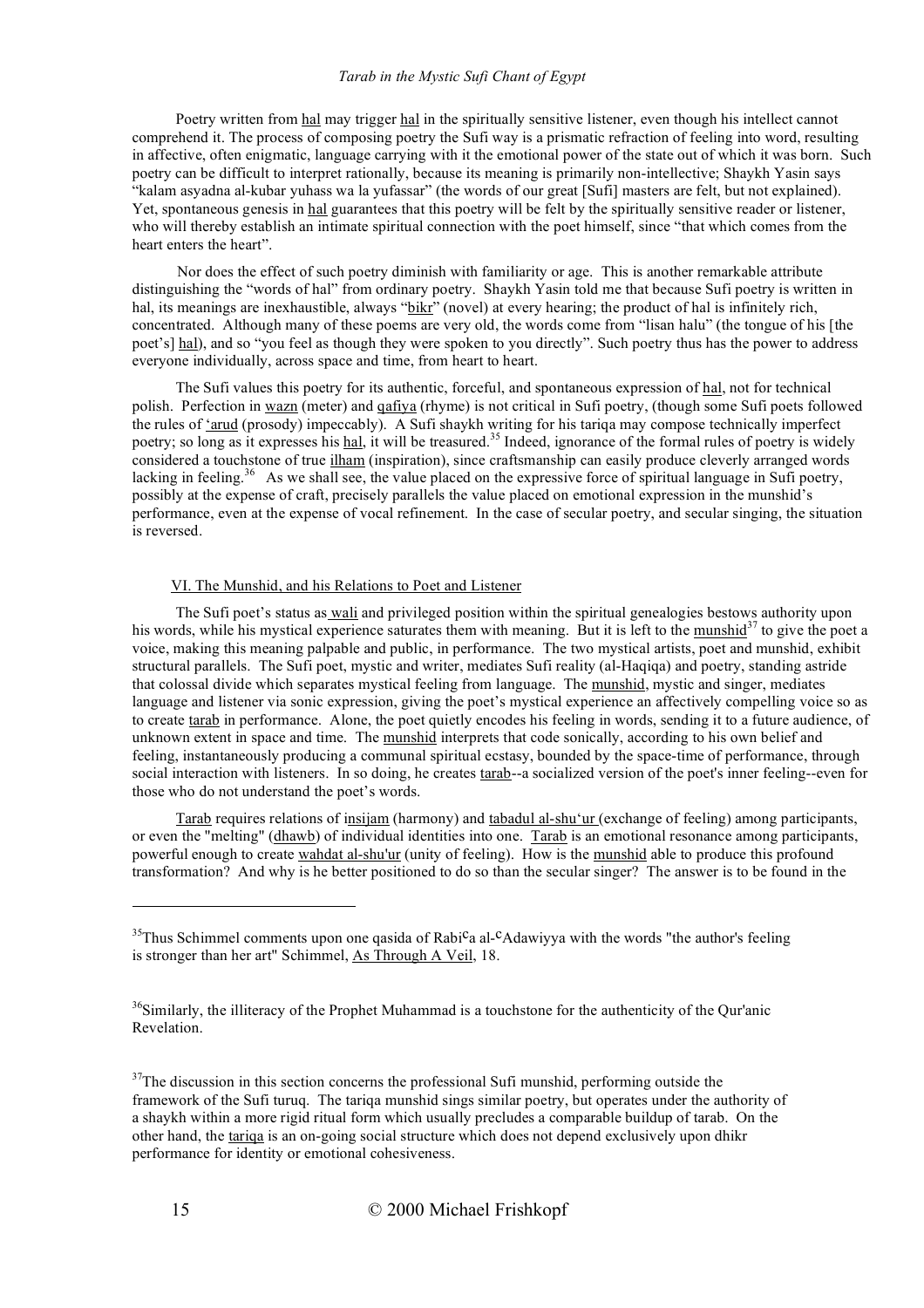munshid's Sufi experience, especially "living with the poetry" (mu'aysha ma'a al-kalima); his expressivity and musicality; and his status as shaykh. We now examine each of these in turn.

#### A. The Munshid as Sufi

The professional Sufi munshid grows up immersed in a world brimming with Sufi thought, feeling, and practice. In mawalid, and later as a member of a Sufi tariqa, he imbibes the Sufi world-view together with its affective models; he learns to feel love for God, the Prophet, Ahl al-Bayt, awliya', and shaykhs. He performs Sufi practices, and attains to a mystical level in which he experiences the exultation of wajd, and the pain of shawq. He comes to know the Sufi luminaries--saints, shaykhs, poets---and to appreciate the weight and authority of their writings. He learns the poetic repertoire of many turuq. This diversity gives him more flexibility in singing to heterogeneous audiences outside the tariqa hadra, in which many Sufi orders may be represented.<sup>38</sup>

There is no formal training to detach music from context; the munshid learns his art aurally and imitatively, by attending mawalid and layali in which the established munshidin perform. Thus he absorbs inshad in rituals awash with Sufi feeling; the meaning of the text he learns is reinforced by the meanings of its context, a feature uncommon in secular music.<sup>39</sup> These experiences also help establish common emotional ground with other Sufis, including poets, and listeners.

He "lives with the poetry", internalizing it until he can feel its meaning as expressing his own experience. Shaykh Yasin stresses the importance of mu'aysha, saying that until he has lived a qasida internally, he cannot learn it or sing it. After he has "lived with it", when it accords with his inner spiritual state, he memorizes it effortlessly and sings it easily. The munshid need not be capable of providing a lucid explanation of the qasida's meanings. Rather, he understands it affectively, resonating with his experience; he senses its weight as a parasacred text, a crystallization of the numinous; he intuits the immense scope of meanings to which it alludes. His feelings are intensified by his appreciation and respect of the poet's status as advanced mystic, as saint, as shaykh, and as the affective voice of a vast tradition.

The great munshid possesses special talents, including ihsas (spiritual feeling), basira, and shafafiyya (spiritual insight). Such gifts may result from his religious training, or may have guided him into Sufism in the first place. Because of these spiritual gifts, he is deeply affected by poetry, and can sense the feelings of the poet from his words. He is also able to perceive the emotional state of his listeners, and can choose poetry addressing their spiritual conditions. These talents greatly facilitate his role as mediator between poet and listener.

Muhibbin credit Shaykh Yasin's spiritual capabilities to his tarbiya diniyya (religious upbringing). Shaykh Yasin's religious family inculcated in him proper Islamic values; he studied at the local al-Azhar secondary school for training in religious sciences and Arabic language, where he developed an appreciation for Sufi poetry. He attended countless mawalid and layali, and joined a Sufi order. Shaykh Yasin's father was a wali to whom are attributed many karamat; his mawlid has become a great yearly festival in his home village. This religious and Sufi upbringing is thought to be responsible for his ihsas, and hence his success in inshad, beyond mere musical talent or vocal gifts.

## B. The munshid as expressive singer

But the professional munshid must also possess certain basic musical skills. Most importantly, he must have the ability to express feeling vocally by manipulating musical resources, such as timbre, dynamics, timing, rhythm, tempo, pitch, melody, and tonality. He is an experienced improviser, capable of adjusting musical and poetic dimensions of performance in real-time in order to maximize emotional rapport with the audience. This is the art of tarab, once widespread in secular Egyptian music, but today virtually lost.

He differs from the secular singer in that he sings poetry representing what he feels in his heart; his expression is truer because his ihsas, welling out of a permanent source in his inmost being, is truer. Unlike the secular singer, the

<sup>&</sup>lt;sup>38</sup>Waugh rightly describes this diversity of repertoire as an "ecumenical" requirement placed upon the munshid who sings outside of the turuq. See Waugh, The Munshidin, 74.

 $39$ Thus secular singers rarely learn their love songs while in love, or in a context in which love predominates; rather, love is an emotion feigned in performance.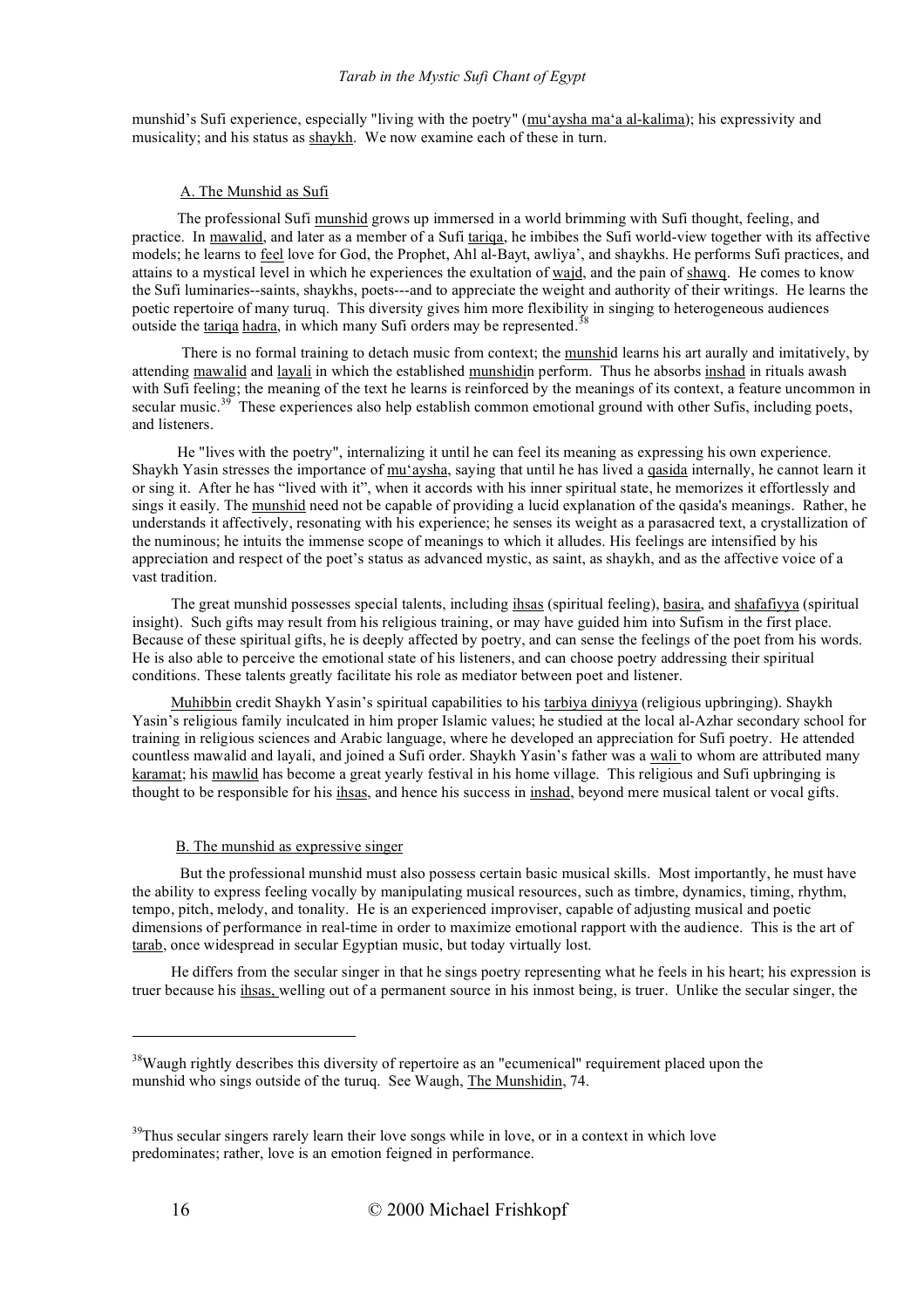munshid can always sing with perfect sidq (sincerity). As for the poet, Sufis say that "what emerges from the heart [of the singer] enters the heart [of the listener]; what comes from the tongue goes to the ear [only]". If the munshid feels the words deeply in his heart, then he will be able to express this feeling in performance such that he reaches the hearts of others.

True ihsas is possible at every performance because the munshid is a Sufi believer; when he sings words that describe his beliefs, feeling always flows spontaneously. The munshid's song is thus always an aesthetic expression of an authentic mystical condition. The secular singer is more like an actor; at best, feeling may be artificially and temporarily synthesized to support expression, but even this much cannot be guaranteed, since there is no special belief system available to assure the correlation of words with feeling. Further, the Sufi singer performs within a religious context that reinforces and conditions his expressiveness, and to a sensitive audience of Sufi listeners searching for true feeling, many of whom can detect emotional forgery through their shafafiyya. His words not only describe his own state, but also the states of his listeners, creating emotional feedback that intensifies his performance. Finally, many Sufi poems overtly describe mystical practices such as music or dhikr, which are actually taking place during the munshid's performance: such words are objectively true. This self-referential aspect of inshad constitutes another level of sincerity, supplying emotional power.

The aesthetics of expression in Sufi inshad of public hadra is quite different from that of secular Arab music. In the latter (as in Western art song), a premium is placed upon vocal beauty and precision. A singer who maintains perfect vocal timbre and intonation, though lacking in emotional warmth, may be criticized as overly calculating, but will not be dismissed entirely. Sufi inshad exhibits just the opposite situation. In the context of dhikr, emotional expression is paramount, vocal purity and control secondary, because sidq (not craft), tabadul al-shu'ur, and emotional buildup are central to the ritual's purpose. Furthermore, since there is no presiding shaykh, the munshid is freed to take risks towards greater expressiveness, and he will not be criticized for an occasional slip in vocal timbre or intonation. It would be much worse for him to deliver a cool, calculated performance in perfect vocal form but lacking expression.<sup>40</sup> These priorities facilitate tarab.

## C. The Munshid as Shaykh, and his Relation to the Listeners

The great Sufi poet is regarded as a wali, because of the depth of feeling and ma'rifa (spiritual knowledge) he expresses in his poetry. Accordingly, he is addressed with the honorific "sayyidi" (my master). Correspondingly, the professional Sufi munshid is regarded as a shaykh, and the title "shaykh" is prefixed to his name, in honor of his mystical experience, and the depth of true feeling he expresses in his voice.

In Islam, the title "shaykh" denotes the 'alim (religious scholar), muqri' (Qur'an reciter), imam (prayer leader), khatib (preacher), and tariqa leader. The munshid is perceived to combine one or more of these statuses. Because of his extensive religious poetic repertoire, he may be regarded as an 'alim, particularly if he has studied at al-Azhar. He has often learned *c*ilm al-tajwid (the science of Qur'anic recitation), and may recite Qur'an in public (Shaykh Yasin does so). Sufi experience and broad knowledge of tariqa prayers and poetry lends him the status of Sufi leader; although he does not usually give the 'ahd, he does attract dedicated followers, muhibbin who flock to hear him at mawalid and layali.

In public hadra, outside the authority of any one tariqa shaykh, the munshid is regarded as the imam of the hadra, and dresses accordingly, with turban, flowing robes, and rosary. In his texts, which may contain mawa<sup>c</sup>iz (exhortations), and in his moving extemporaneous performance before a large and responsive audience, he resembles the khatib. Thus, the munshid is addressed as shaykh, and shown deference and respect.

This shaykh-status provides the munshid with self-confidence as an interpreter of Sufi poetry, and helps ensure expressive communication with his audience. Unlike the secular singer, the munshid is perceived as an expert in the subject about which he sings. Listeners respect him, for his spiritual knowledge, and for his spiritual feeling. Believing in him, they believe his words, and emotional expression. Just as the khatib moves and convinces his congregation at a Friday prayer, or the Sufi shaykh at a dars (teaching session), so does the munshid as shaykh move his audience while singing for hadra.

<sup>&</sup>lt;sup>40</sup>This contrast between the munshid and the secular singer of tarab is the counterpart of the contrast between the ordinary poet (who is primarily concerned with literary composition) and the Sufi poet (who is primarily concerned with expressing an experience).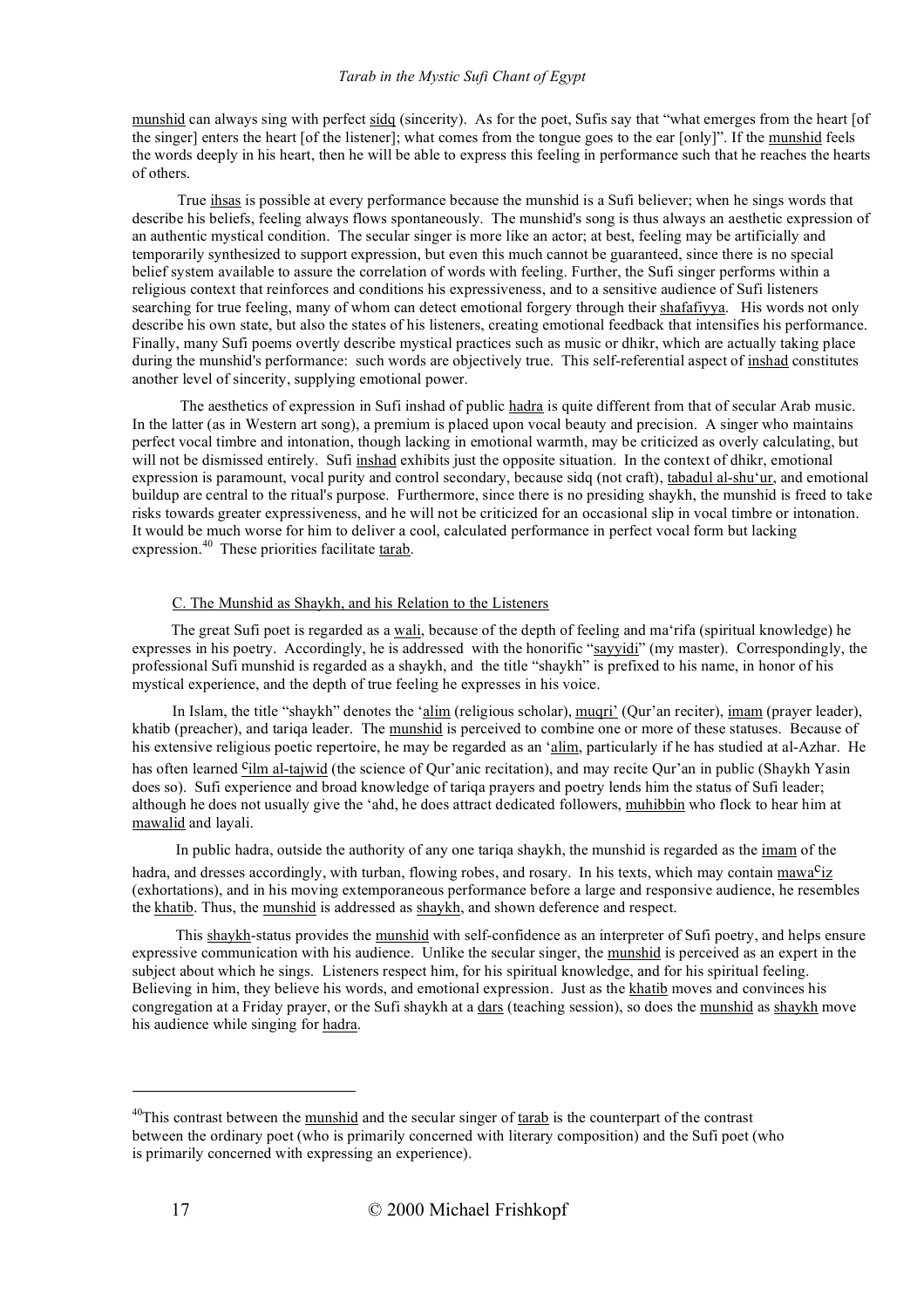The relation between munshid and listener is based upon more than respect, however. The munshid is a trusted and beloved figure of authority. He maintains personal relations with many of his listeners, and knows many more by name, or at least by sight, as he sees them again and again at mawalid and layali. They in turn love him in his various statuses as munshid, shaykh, and muhibb. These relations are augmented on the metaphysical plane through connections established via shafafiyya. Such relationships facilitate empathy between performer and listeners, and thus the free flow of emotion in public hadra, which contributes to the rise of tarab, and serves the feedback and control mechanisms of performance, as we shall shortly observe.

#### D. The Relation between Poet and Munshid

The munshid is ideally situated to establish a close relationship with the poet and his words, one which will facilitate the development of tarab in performance. He understands the poet's mystical feeling via his poetry, living the words (mu'aysha ma'a al-kalam) in order to align his emotional state with the poet's. A Sufi poet explained the relationship between poet and munshid as follows: "The munshid must be completely familiar with the ahwal of the poet, his power, and his methods in poetry. He must know that the poet is truthful, and that his feelings are truthful; that his feelings come from the heart, and not from poetic craft  $(\sin^2 a \sin^2 r)$ ." If he can do this, then his singing will be imbued by tarab from the poet.

Personal relationships between munshid and poet are also possible in the Sufi context. Many munshidin request living Sufi poets to compose qasidas for them, just as in secular music. However, in the context of Sufism, in which relations between the muhibbin are based on love and mutual spirituality, the munshid and poet often are emotionally much closer than a mere professional partnership would allow. The poet may teach the munshid his poetry, perhaps recording it for him. He may coach the munshid in singing it, and accompany him to layali, standing by him and encouraging him with exclamations and praise. He may even be the munshid's shaykh.

On a more ethereal plane, Sufism provides the possibility of intimate spiritual relationships across gulfs of time and space between munshid and poet since the spirits of Sufi saints are "free" after death to travel as they please. In Egypt, the precise meaning of poetry is commonly said to be in the batin al-sha<sup>c</sup>ir (interior of the poet), and thus generally inaccessible. Sufism has produced some of the most recondite poetry of the Arabic language, while at the same time enabling forms of spiritual insight (basira) that reveal its meanings. Thus, one may access the poet's hidden meanings via direct spiritual connections with him, or through an intermediary. Such connections sometimes take the form of dreams, visions, or even physical encounters. Thus one shaykh affirms his ability to contact 'Umar Ibn al-Farid directly, in order to obtain explications of his poems. The munshid may develop an intimate spiritual relation with the poet whose work he is singing, to the point that his listeners feel that they are hearing the voice of the poet himself.

#### VII. Poet, Munshid, and Tarab in Hadra

In the ideal performance, the munshid becomes the channel through which the poet's voice is heard in hadra. In order for this to occur, there must be unity of feeling among poet, munshid, and listener, a dhawb (melting) of emotional boundaries, an emotional exchange that is the quintessence of tarab. We now examine how this unity is constructed in performance.

## A. The Adaptive Quality of Sufi Performance

Part of the role of Sufi inshad in hadra is to intensify the emotional atmosphere. Through performative decisions regarding poetry, pacing, tempo, tonality, and many other variables, the munshid creates and molds emotion in hadra; he feels and expresses emotion, and his listeners empathetically feel with him. He must also adapt his performance to the prevailing mood according to feedback provided by listeners, in the form of gesture, movement, or audible responses. Such adaptation is possible because Sufi inshad is improvisatory (hence inherently flexible), because listeners may express themselves freely, and because communicative channels from listeners to munshid exist. Furthermore, the emotional feedback from listeners to munshid not only provides the latter with a means of making performance decisions, but also is the tabadul al-shu'ur (exchange of feeling) required for the production of tarab.

Indeed, this cycle of feedback and adaptation is also part of the tarab dynamic in secular music. However, due to commercial factors, contemporary secular music is seldom performed live, and improvisation is downplayed in favor of predictable and repeatable melodies, which are quicker in rehearsal, and more efficient in the studio. Furthermore, musical aesthetics drawn from western classical music has contributed to audience passivity, an emphasis on precomposed and notated music in fixed arrangements, and a general decline in the authority and control of the singer in favor of the composer, conductor, and arranger. All of these factors, inhibiting musical flexibility and performer-audience interactions, have contributed to the demise of tarab in secular music.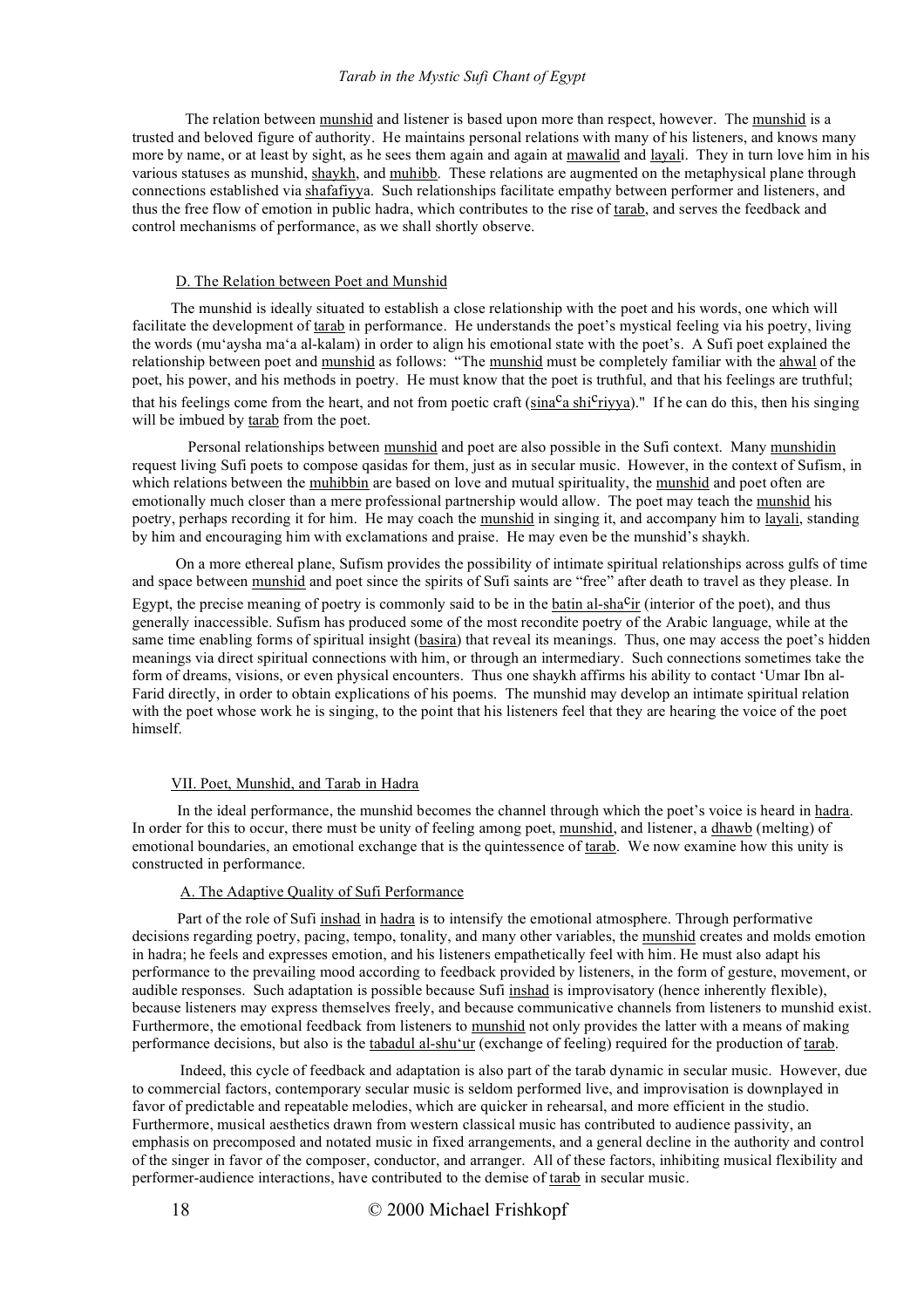Tarab in Sufi music, by contrast, has remained relatively impervious to commercial and western influences.<sup>41</sup> It is not enough to point to historical factors which tend to insulate religious traditions from rapid change, for there is always some change, and indeed Sufi music has changed considerably, even since the late 60s (before which there is a dearth of recorded evidence). What is striking is that this music has not changed in such a way as to preclude tarab (as has the bulk of secular music). The reason must be located in the fact that this music has a particular religious purpose in the non-tariqa dhikr--the buildup of intensive nashwa ruhiyya, spiritual emotion--for which it requires attributes of live performance, flexibility, improvisation, feedback, and adaptation, and these are the enabling attributes of tarab in Arab music.

The munshid enjoys wide improvisational flexibility with regard to his text, which he effectively constructs in performance (albeit on a macro scale, by choosing and arranging lines from various poems in his repertoire), in response to feedback from his listeners, enabling him to adapt to the circumstances of the moment (who is present, the purpose of the event, the general mood) in order to build and focus emotional intensity. One Sufi told me that the true mutrib always sings words which he or she feels; this is what distinguishes the mutrib from the mere mughanni (singer). However the fixed texts of secular music render this process more difficult. It is easier for a singer to bring words and feeling together when he completely controls his text, as in Sufi music.

## B. The Influence of Performance Context

The emotional level at a performance of Sufi inshad is much higher than the typical secular event, in part because of the context of performance. Public hadra performances display an especially festive atmosphere, replete with milling crowds. At mawalid, the sacred atmosphere is more palpable, and performances usually take place next to the saint's maqam (shrine). The words of the Sufi poet are both energized and illustrated by the religious environment in which they are presented; one feels their meanings by reference to contextual experience, not merely in a literary-musical sense. Participants are sensitive to this spiritual atmosphere, and the informality of the event allows everyone to experience and express freely, thus adding to the overall level of energy.

Performance context makes the singer receptive to the poet's words, often putting him into a hal similar to that in which the words were engendered. Shaykh Yasin says that he obtains ihsas from specific individuals present, the crush of the crowds, the presence of shrines radiating baraka, the purpose of the event, all of which exerts a special ta'thir (influence) upon him. A mawlid has greater ta'thir, he says, because of the sacredness of time and place, and because of the spiritual presence of the wali. This context helps him to prepare for the layla emotionally. The munshid's mental state as he prepares to sing resembles the poet's as he prepares to write; he is awash in feeling. He is now ready to "compose" his text.

#### C. Munshid, Listener, Poetry, and Feeling in Performance

When he climbs onto the stage, the singer is in a particular emotional and spiritual state. As he performs, he observes audience feedback, mustering all of his powers of spiritual insight to glean their emotional-spiritual conditions. He brings to the performance a large memorized poetic reservoir: many poems of Sufi poets, old and new, on a wide variety of themes. Drawing on this repertoire, he spontaneously constructs a text that expresses his own state, while addressing the state he detects in his listeners, in order to make emotional contact, and create harmony in the layla.

But once he selects his text, sung poetry produces an emotional effect upon him, and upon his listeners. The munshid tries to feel the meaning of his poetry as deeply as possible, so that he can sing with greater sidq. Other participants, too, are moved by his words, which are imbued with the hal of the great poets who wrote them. The emotional-spiritual states of participants consequently shift, inducing changes in feedback from listener to singer. One can only broadly outline this complex dialectic between performed texts, and emotional states of participants; both texts and states are continually in flux, and influencing each other. This feedback dynamic relies upon the flexibility and improvisatory nature of Sufi inshad. By carefully manipulating the improvisatory variables at his disposal- especially poetry--a munshid can maximize the degree of shared feeling among participants.

<sup>&</sup>lt;sup>41</sup>The active business in the recording and sales of Sufi inshad on cassette tapes has only tended to promote the primary role of this music in live performance, whereas the dominance of the cassette tape industry in popular music has led to the virtual disappearance of the live concert. For Sufi purposes, live musical performance is always required.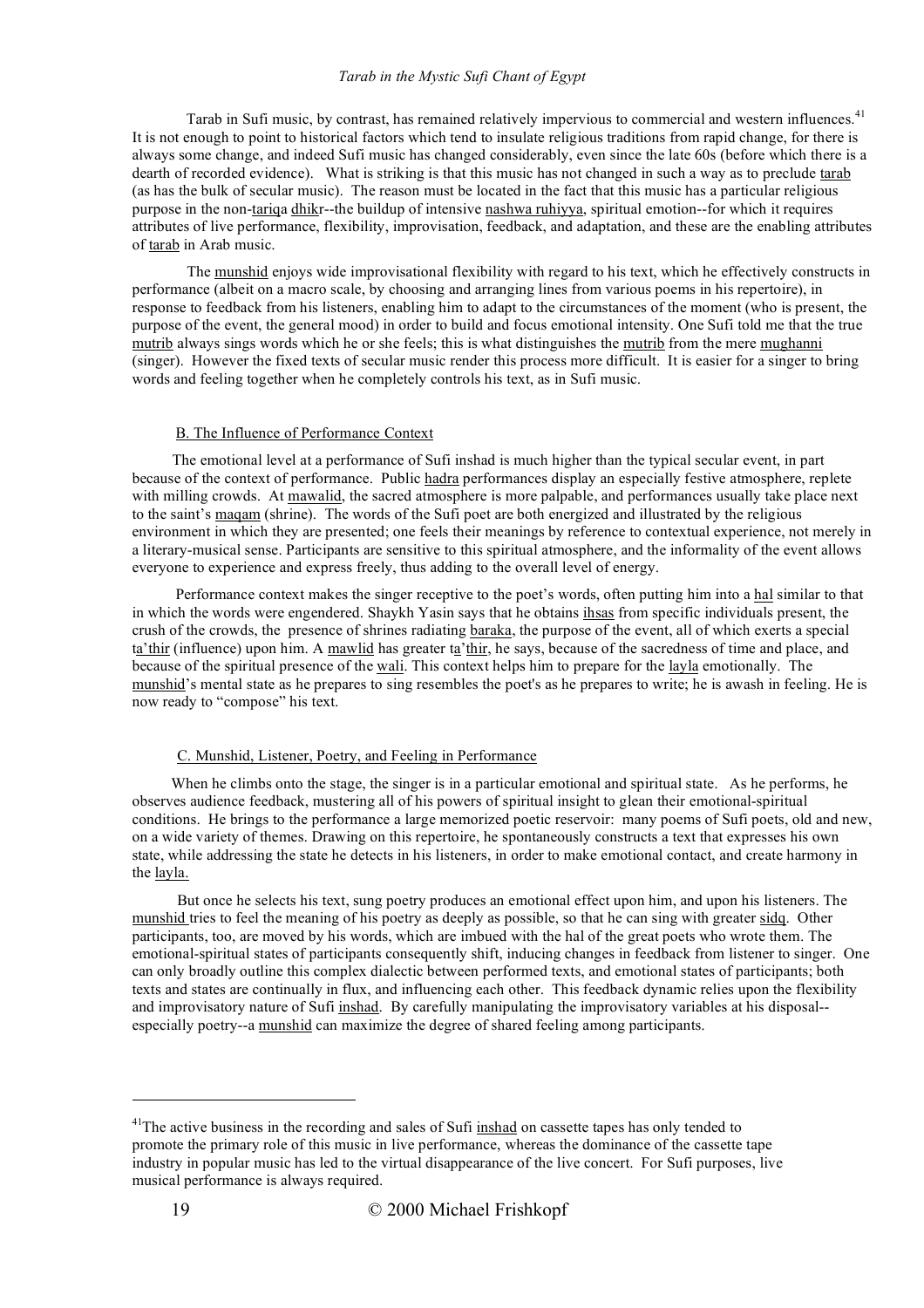Shaykh Yasin claims that he never selects his poetry prior to performance; rather, all of his words emerge naturally from the ihsas of the moment, that they are imposed upon him (yufrad *'*alayh) out of his feeling. Due to the improvisatory flexibility of Sufi inshad, he doesn't have to sing a text he doesn't feel. Even within a poem, he can repeat or skip lines of poetry as he desires.

Textual improvisation leads to the fragmentation of Sufi poems in performance, which further accentuates the priority of feeling over understanding within this music. While Sufism generally values the qalb (heart) over 'aql (mind), many dimensions of Sufism are nevertheless both theoretical and articulate; indeed, some Sufi poetry exhibits a narrative line. However, in public hadra the goal is emotional expression, communication, and unity. Towards that end the munshid crushes his repertoire into its constituent elements-lines, phrases, words, even phonemes-then brandishes these fragments as emotional stimuli, often singing only a line or two from one poem, before moving to another. At times he may repeat one phrase or a single word over and again.

He thus concentrates attention upon individual thoughts, images, concepts, and sounds, at the expense of narrative flow and logic. The comprehension of Sufi poetry, difficult enough for the intellect when presented whole, is here turned over wholly to ihsas, the affective interpretive faculties of the heart. As Shaykh Yasin has remarked, it doesn't matter if no one understands the words; the jawhar (essence) of the hadra is in ihsas, tabadul al-shu'ur, and shafafiyya.

As a result of inshad and dhikr, participants may enter hal—including the munshid. According to one shaykh, hal provides Shaykh Yasin with inspiration (ilham) and creativity (ibda'). While in hal, there is no fasl (disjunction) between tongue and heart; he sings only according to what he feels, said another. Without hal, he sounds like any one of his lesser imitators. A Sufi poet stressed that the munshid must be absent from his self (yaghib *'*an nafsu) while performing:

Hal is an absorption (indimaj) into the dhikr and into God; when one listens in the dhikr, becoming lost (tawhan), or withdrawing from the people (yaghib *'*an al-nas), then one may enter hal. In hal one is always occupied with God (inshighal billah), who brings upon one states (ahwal) according to His nature. God is the Basit (The Expander), and the **Qabid** (The Contracter), and so brings upon one occupied with Him the hal of bast (joy) and gabd (pain). Hal occurs when you think of the beauty of creation (al-kawn), and of the Beloved; then that beauty overwhelms you, and you withdraw with God.

Hal is a direct connection to God, ultimate source of all true meaning and feeling. The words a munshid sings may be triply imbued with hal: by the poet who wrote them from hal, by the munshid who sings them in hal, and by the listener whose hal the munshid addresses. If the munshid can unite these three ahwal in performance, then the level of tarab will be exceptionally high. But this mystical source of tarab is unavailable to the secular singer.

#### D. The Role of the Poet in Hadra Performance

The poet may play an active role in the performance of Sufi inshad, by virtue of his relation to the munshid. This role is most evident in the case of living poets, who may attend hadra and encourage the singer. Several muhibbin reported that Shaykh Yasin always sang most powerfully when one of his poets, Shaykh 'Abd al-'Alim, was standing beside him. The poet could inspire Shaykh Yasin using physical channels of communication, in addition to their spiritual rapport.

Even a deceased poet may play an active role in performance, because the 'alim al-arwah (world of spirit) is not bound by the physical laws of the visible universe. The chanting of dhikr, the great concentration of muhibbin, and mystical poetry, may attract spiritual presences, including the poet-saint. Some say that the poet inspires the munshid with the inner (batini) meaning of his words, so that he sings with greater impact. Shaykh Yasin affirms that to sing a poet's words is implicitly to ask for his presence. He performs at the annual mawlid of the great Sufi poet 'Umar Ibn al-Farid, invariably focusing upon the latter's poetry. One murid told me that Shaykh Yasin always gives a powerful performance at this mawlid, for Sidi Umar gives him material and inspiration. If Sidi Umar weren't with him, he wouldn't be able to perform at all.

# VIII. Conclusion

Out of both possibility and necessity, informal Sufism outside the purview of the turuq has engendered a music of great emotional power. Because its world-view is so richly saturated with feeling; because it idealizes relationships of love, empathy, and spiritual proximity between persons; because it emphasizes metaphysical means of noncognitive communication, Sufism as a commonly-held spiritual system is ideally situated to provide the basis for emotional development and interaction in performance, and hence the affective exchange, resonance, and unity of feeling among performers and listeners upon which tarab depends. Secular Egyptian music, lacking access to a system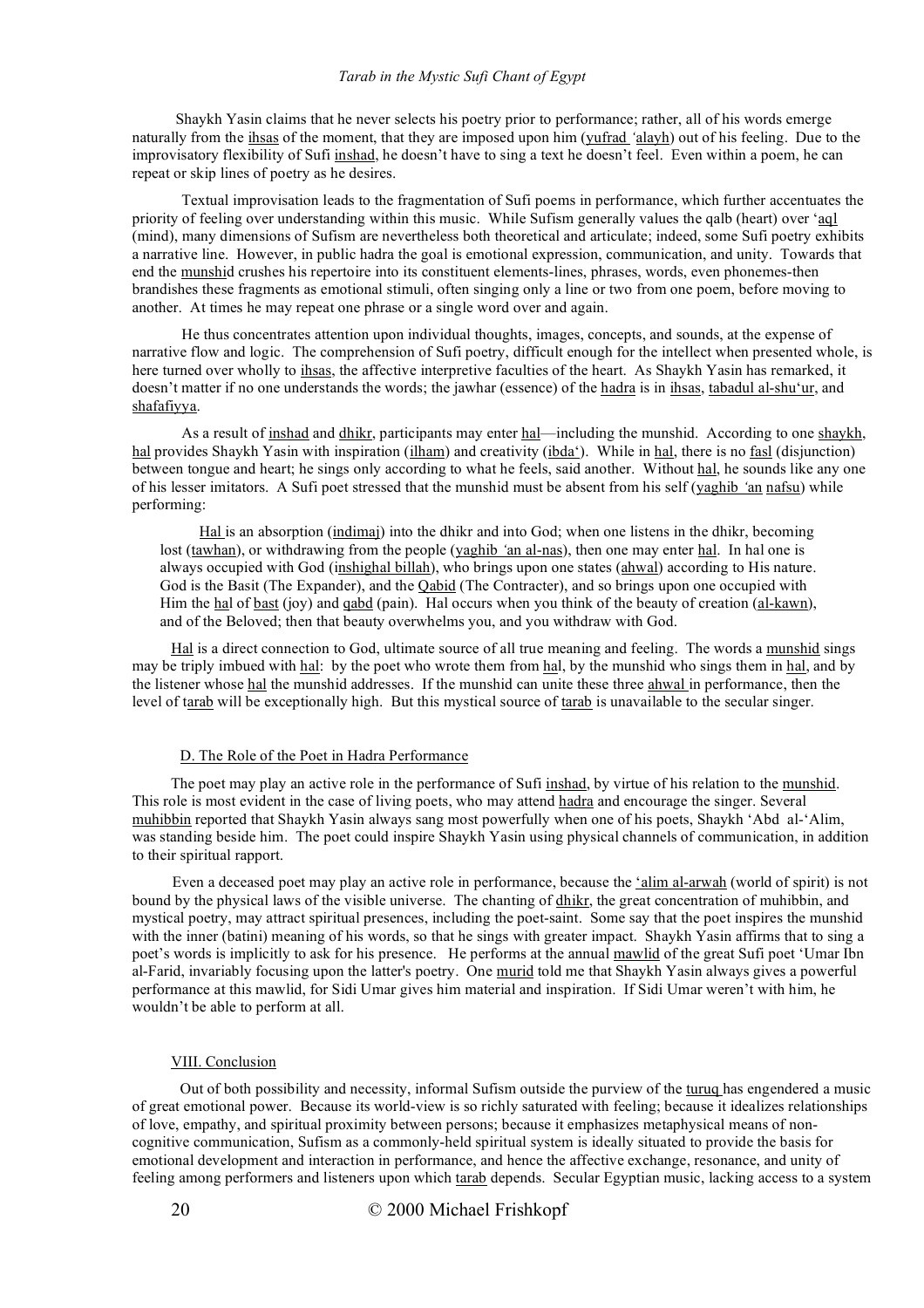of belief and practice of comparable scope and depth, is consequently unable to generate performances of equal affective power.

At the same time, because informal Sufism is a system of belief, feeling, and practice largely devoid of permanent social structures or explicit doctrines, there is necessarily an emphasis on shared affect and emotional harmony--tarab--as the principal means of constructing social unity in performance. Thus the Sufi context and purpose of this music renders tarab both more possible, and more necessary.

In this chapter, we have traced the role of poetry in the generation of tarab for inshad performances in informal Sufism. The Sufi poet, at once author and saint, is a luminary firmly positioned within the unbroken chains of Sufism, whose words, rich with shared sentiments, bear upon the reader with the full weight of the tradition behind them. At the same time, the poet writes out of his own subjective mysticism, and his words, sincere even if not always technically perfect, communicate the affective impact of that experience forcefully to those who have tasted the like.

The munshid, at once singer and shaykh, shares the Sufi world of the poet, and so comes to taste his experience, live his words, and thereby establish a relationship of mutual feeling with him. His spiritual gift of ihsas facilitates intuitive understanding of poetry and poet, and the states and needs of listeners; his status as shaykh provides him with authority and power in performance; his musical gifts enable him to express the affective essence of Sufi poetry in musical sound. The munshid is thus ideally positioned as a mediator of feeling between poet and listener in performance. Moving himself and his listeners with the poetry he selects, and selecting poetry according to his hal and feedback from listeners, he carefully tunes the performance, seeking that elusive frequency of emotional resonance among poet, munshid, and listener, that melting point at which individual boundaries dissolve away, leaving the emotional unity which is tarab.

#### **References**

de Jong, F. 1976-77. Cairene Ziyara Days: A Contribution to the Study of Saint Veneration in Islam. Die Welt des Islams 17(1-4):26-43.

Ernst, Carl W. 1985. Words of Ecstasy in Sufism. Albany: State University of New York Press.

- Frishkopf, Michael. (forthcoming). al-Inshad al-Dini (Islamic Religious Singing) in Egypt. Garland Encyclopedia of World Music, vol. 6.
- Gilsenan, Michael. 1973. Saint and Sufi in Modern Egypt: An Essay in the Sociology of Religion. Oxford: Clarendon Press.
- Hoffman, Valerie. 1995. Sufism, Mystics, and Saints in Modern Egypt. Columbia, S.C.: University of South Carolina Press.
- Hoffman-Ladd, Valerie J. 1992. Devotion to the Prophet and His Family in Egyptian Sufism. International Journal of Middle East Studies 24(4):615-637.
- Homerin, Th. Emil. 1994. From Arab Poet to Muslim Saint: Ibn al-Farid, His Verse, and His Shrine. Columbia, S.C.: University of South Carolina Press.
- Johansen, Julian. 1996. Sufism and Islamic Reform in Egypt: The Battle for Islamic Tradition. Oxford: Clarendon Press.
- McPherson, J.W. 1941. The Moulids of Egypt. Cairo: Nile Mission Press.
- Racy, A. Jihad. 1981. Music in Contemporary Cairo: A Comparative Overview. Asian Music 13(1):4- 26.
- ---. 1982. Musical Aesthetics in Present-Day Cairo. Ethnomusicology 26:391-406.
- ---. 1983. The Waslah: A Compound-Form Principle in Egyptian Music. Arab Studies Quarterly 5(4):396-403.
- ---. 1991. Creativity and Ambience: An Ecstatic Feedback Model from Arab Music. World of Music 33(3):7-28.
- Schimmel, Annemarie. 1975. Mystical Dimensions of Islam. Chapel Hill: University of North Carolina Press.
- ----. 1982. As Through a Veil: Mystical Poetry in Islam. New York: Columbia University Press.